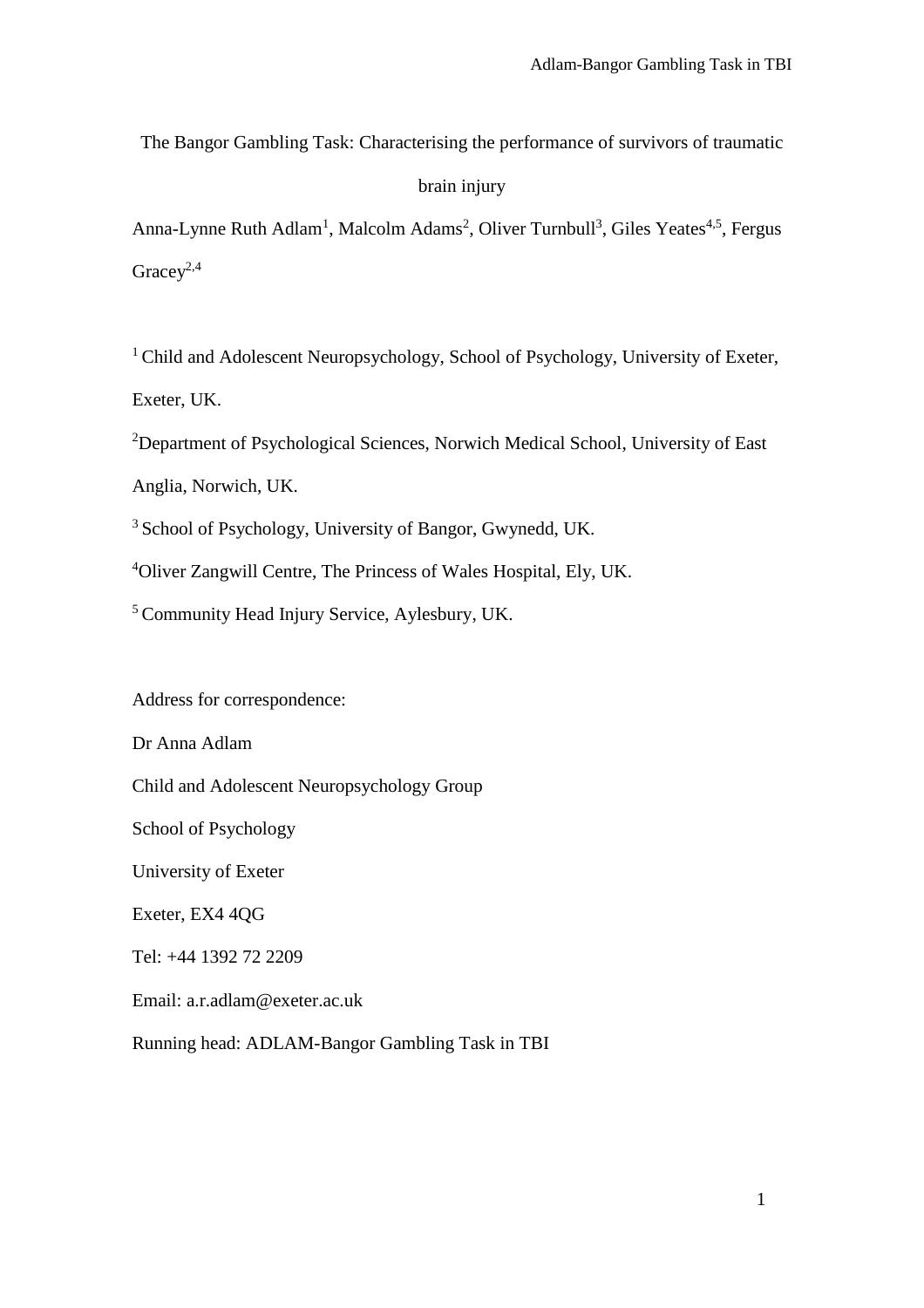#### **Abstract**

The Bangor Gambling Task (BGT, Bowman & Turnbull, 2004) is a simple test of emotion-based decision-making, with contingencies varying across five blocks of 20 trials. This is the first study to characterise BGT performance in survivors of traumatic brain injury (TBI) relative to healthy controls. The study also aimed to explore subgroups (cluster analysis), and identify predictors of task performance (multiple regression). Thirty survivors of TBI and 39 controls completed the BGT and measures of processing speed, premorbid IQ, working memory, and executive function. Results showed that survivors of TBI made more gamble choices than controls (total BGT score), although the groups did not significantly differ when using a cut-off score for 'impaired' performance. Unexpectedly, the groups did not significantly differ in their performance across the blocks, however, the cluster analysis revealed three subgroups (with survivors of TBI and controls represented in each cluster). Findings also indicated that only age and group were significant predictors of overall BGT performance. In conclusion, the study findings are consistent with an individual differences account of emotion-based decision-making, and a number of issues need to be addressed prior to recommending the clinical use of the BGT.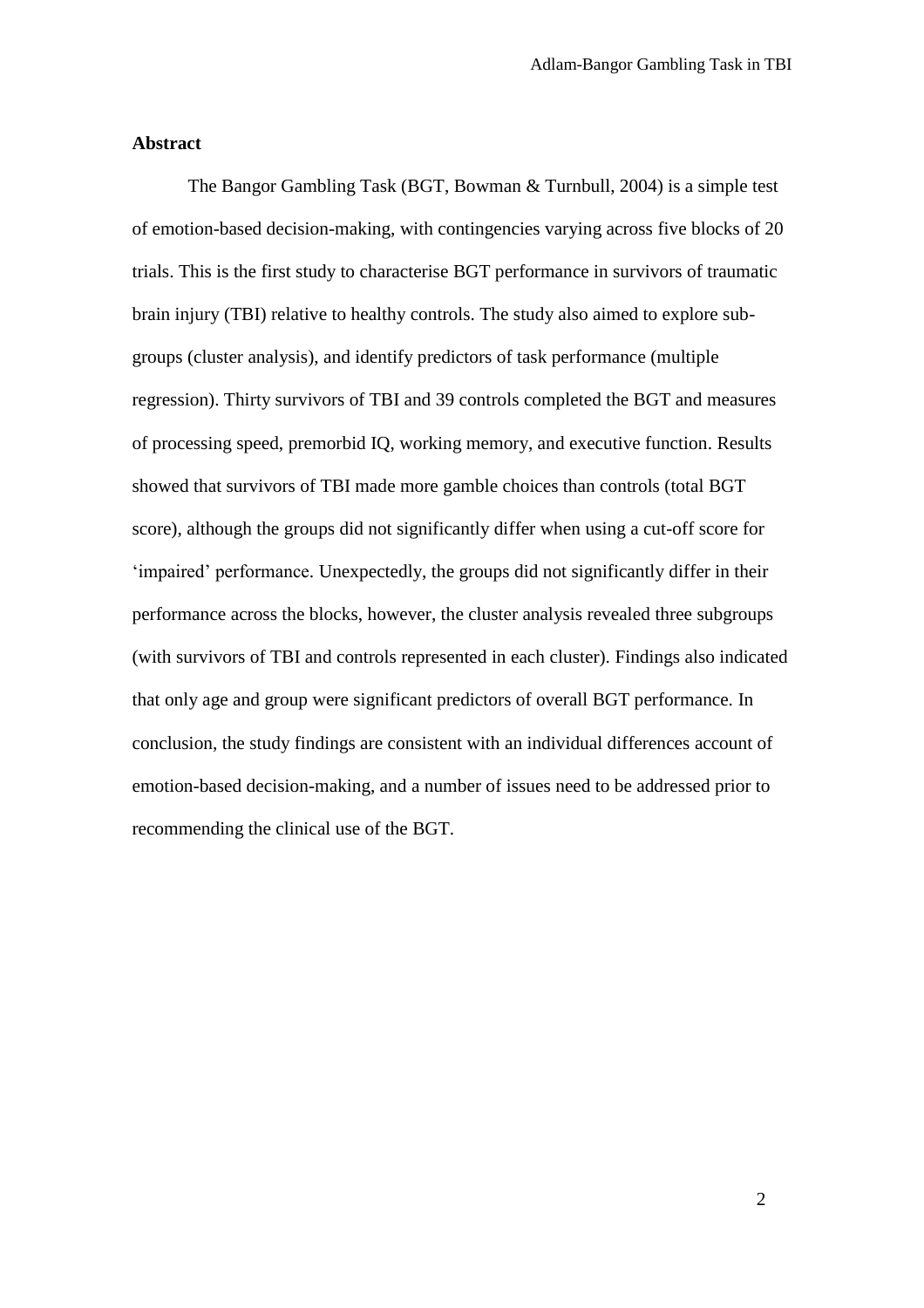KEYWORDS/MESH TERMS: Executive/social cognition/emotion processing;

Measurement/psychometric; Traumatic brain injury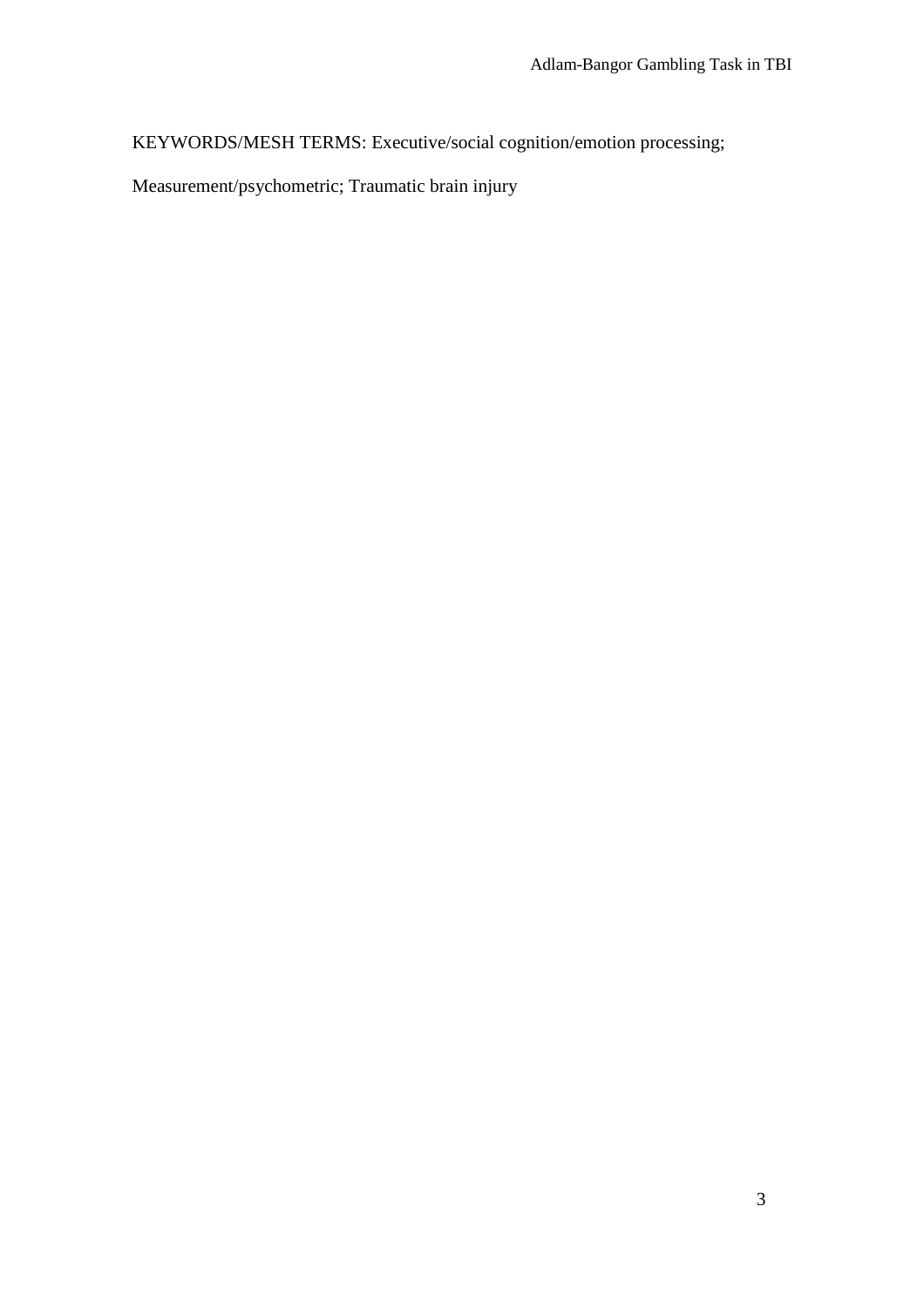#### **Introduction**

Traumatic brain injury (TBI) particularly affects the frontal lobes with many survivors suffering cognitive, social, and emotional difficulties, including poor or risky decision-making (Hellawell, Taylor, & Pentland, 1999; Salmond, Menon, Chatfield, Pickard, & Sahakian, 2005). These difficulties can lead to a failure to return to employment and the breakdown of interpersonal relationships (Ownsworth & McKenna, 2004).

Damasio and colleagues (Bechara, Damasio, Damasio, & Anderson, 1994; 1996; Bechara, Tranel, Damasio, & Damasio, 1996; Damasio, 1994; Eslinger & Damasio, 1985) have long argued that emotion-based decision-making deficits experienced by individuals following frontal lobe lesions, particularly the ventromedial prefrontal cortex (VMPfC), are due to an inability to use emotion-based biasing signals generated from the body ('somatic markers'), when appraising different response options. It is hypothesised that decision-making in complex and uncertain situations, such as social situations, involves a combination of carrying out a logical cost-benefit analysis of a given action and responding to somatic markers indicating how rewarding or punishing an action is likely to be ('somatic marker hypothesis', Damasio, 1994; 1996). It is also suggested that the somatic markers lead to an 'emotional hunch' or 'gut feeling', which can guide cognitive decision-making (Damasio, Adolphs, & Damasio, 2003).

Empirical support for the somatic marker hypothesis has largely stemmed from the Iowa Gambling Task (IGT), an experimental paradigm designed to mimic real-life decision-making by factoring in complexity, uncertainty, reward, and punishment (see Bechara, Damasio, & Damasio, 2000). In the IGT, participants either win or lose money (real money or facsimile) by selecting cards from four separate decks. Two of the card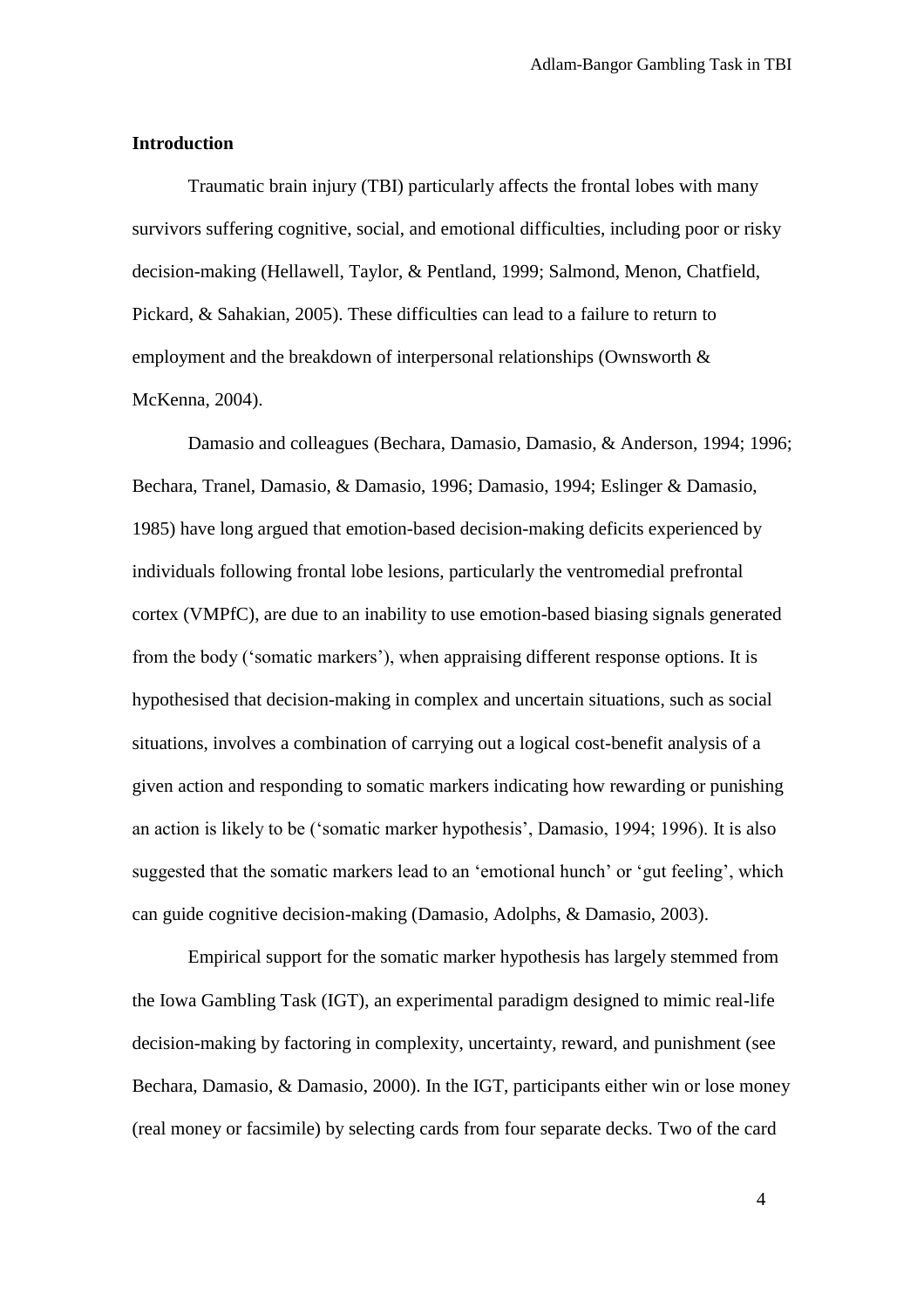decks have high wins and high losses ('risky' or 'bad' decks), and two of the decks have small wins and small losses ('safe' or 'good' decks). Participants are not told which decks are risky/bad or safe/good, and their choice of deck selection is recorded across 100 trials. A key feature of this task is that participants learn to forego short-term benefit for long-term profit over a long and complex (multiple decks with varying contingencies) reinforcement history. Changes in anticipatory skin conductance response (SCR) have been associated with successful learning, that is, making fewer 'bad' choices, and instead selecting from the safe decks, supporting the role of somatic markers in task performance (Bechara et al., 2000). It is argued, therefore, that to do well on this task participants must rely on 'intuitive' decision-making processes, in particular the activation of somatic marker biasing signals.

Consistent with the notion that the IGT mimics real-life complex decisionmaking, individuals with frontal lobe damage failed to adopt optimal strategies when performing the IGT leading to a continued preference for the 'risky' decks (Bechara et al., 1994). More importantly, these same individuals failed to show the anticipatory physiological changes in SCRs found in healthy controls (Bechara et al., 1996). Similar findings have been shown in individuals following TBI (Levine et al., 2005; Fujiwara, Schwartz, Gao, Black, & Levine, 2008; Cotrena et al., 2014). Despite the wealth of evidence supporting the IGT as a test of emotion-based decision-making (for a review see Bechara, 2004), studies have questioned the role of somatic markers and whether alternative mechanisms can account for performance on the IGT (for review see Dunn, Dalgleish, & Lawrence, 2006). For example, some studies using dual-task methods (Hinson et al., 2002; Jameson et al., 2004; but see Turnbull et al., 2005) and neurological studies (Bechara, Damasio, Tranel, & Anderson, 1998) have found that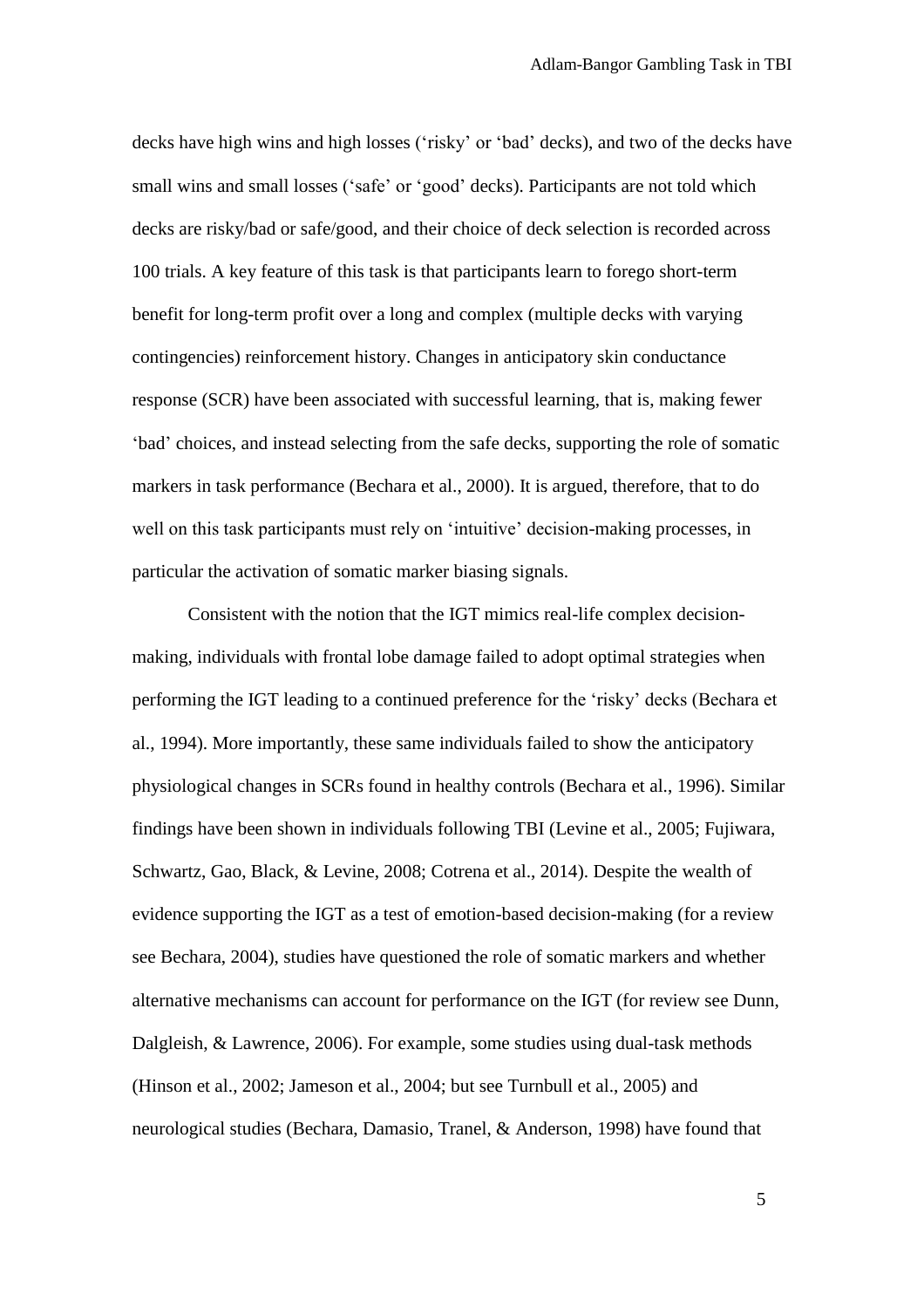performance on the IGT is influenced by working memory capacity. Other studies have questioned the assumption that tasks need to be as complex as the IGT to capture emotion-based decision-making. For example, Bowman and Turnbull (2004) designed the Bangor Gambling Task (BGT) to have a similar structure to the IGT, that is, a gambling task with explicit financial reward/punishment and with varying contingencies, but to be a simpler version of the task. In contrast to the four-deck IGT, the BGT involves using a single deck of cards, therefore, varying contingencies across time rather than time and space as in the IGT. It also has a simple 'gamble/no gamble' response and either a win or loss on each trial. In the original IGT, participants receive both win and loss feedback on each trial, which potentially increases the working memory demands of the task. In their study, comparing performance on the BGT directly with performance on the IGT, Bowman and Turnbull (2004) found that undergraduate participants showed the same incremental learning across both tasks, with a significant correlation in overall performance. Further, the same individuals were impaired using the IGT cut-off of +9 or below (Bechara et al., 2001) on both tasks. Based on these findings, Bowman and Turnbull (2004) concluded that not only does the BGT have similar structural properties to the IGT, but participants also perform similarly on both tasks, thus tasks do not need to be complex to measure emotion-based decision-making. The authors suggested that the BGT potentially offers a simple measure of emotion-based decision-making, removing the complex instructions and complex feedback of the IGT, which can be used with neurological patients.

Following this suggestion, we report the first study to examine the performance of individuals with TBI relative to healthy controls on the BGT. This study aims to characterise BGT performance in survivors of TBI with the predictions that: i) survivors

 $\sim$  6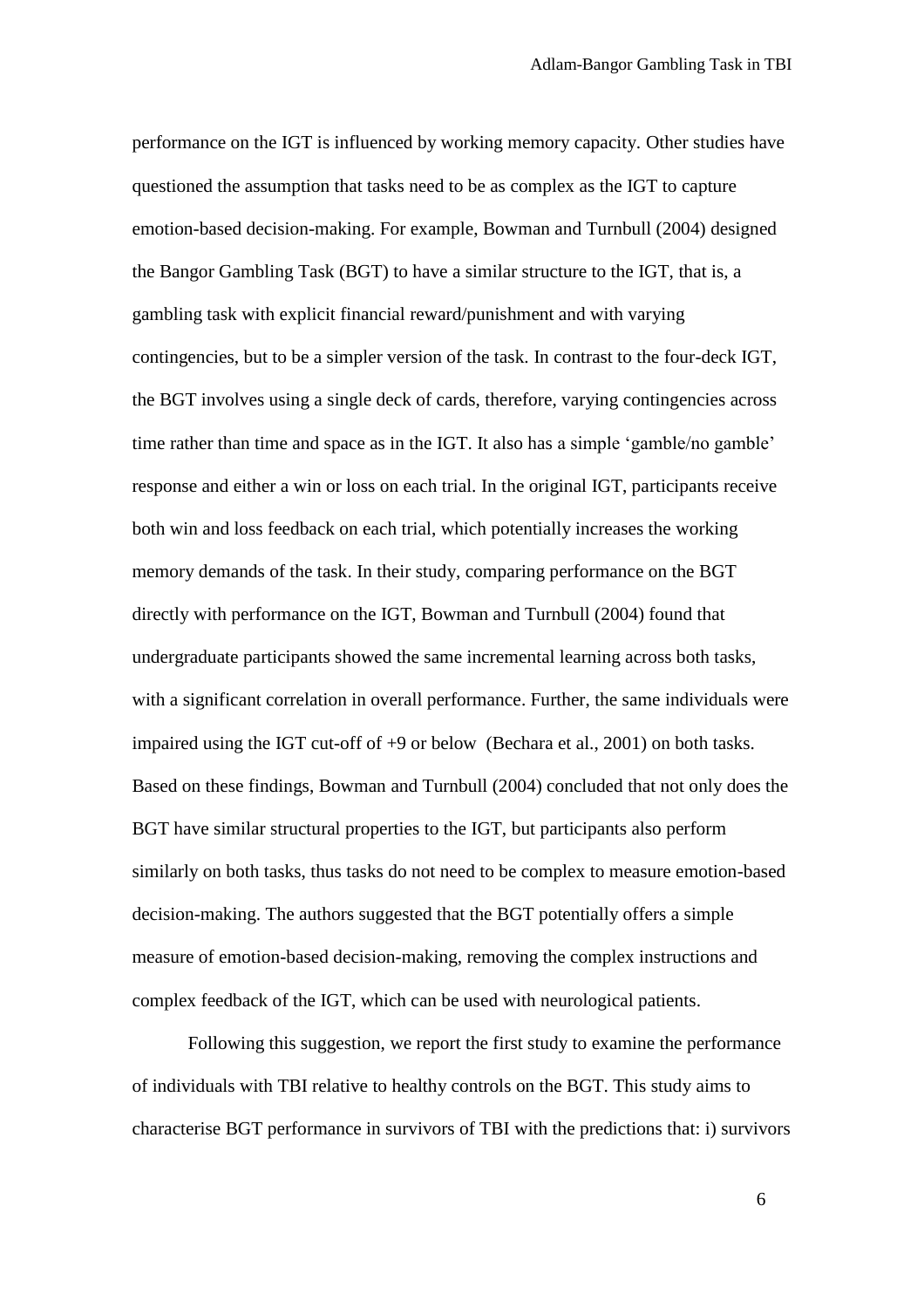of TBI will make more 'gamble' choices than controls (total BGT score); ii) more survivors of TBI than controls will fall below the Bowman and Turnbull (2004) suggested cut-off of +9 or below; and (iii) survivors of TBI will have difficulty learning to change their 'gamble' response in the face of increasing losses. Specifically, there will be a significant Group by Block interaction, with no group difference on Block 1 (i.e., the first 20 trials, consistent with previous IGT studies see for example, Tranel, Bechara, & Denburg, 2002).

Given the novelty of this study, we also set out to explore patterns of performance across blocks using cluster analysis to identify sub-groups. This is of interest given the individual differences shown in control performance on emotionbased decision-tasks (e.g., Dunn et al., 2006; Horstmann, Villringer, & Neumann, 2012; Steingroever, Wetzels, Horstmann, Neumann, & Wagenmakers, 2013), and the heterogeneity in TBI (e.g., premorbid ability, mechanism of injury, time since injury, extent brain damage etc).

Finally, given the literature exploring alternative mechanisms for performance on emotion-based decision-making tasks (e.g., for a review see Dunn et al., 2006), the current study aimed to explore possible predictors of performance. Whole group multiple regressions were conducted with working memory and executive function ability as predictors. The additional variables of presence of injury, speed of processing, estimated premorbid IQ, age, and gender were included as possible predictors.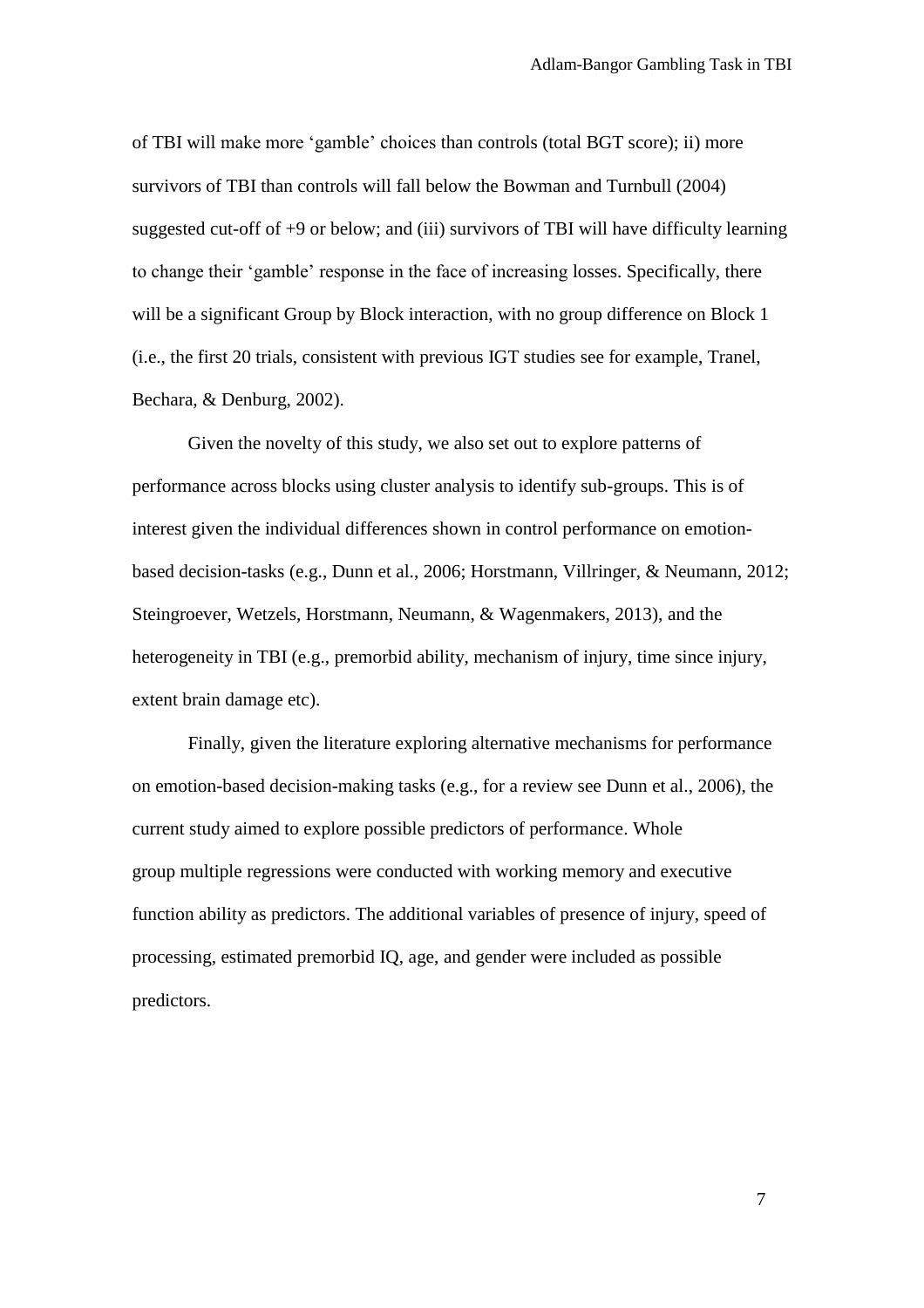#### **Method**

## **Participants**

Thirty survivors of TBI (25 males, 5 females; mean age: 34 years, range: 20-52 years; mean years of education: 13 years, range 12-17 years), recruited from a regional specialist neurorehabilitation centre, participated in this study (see Table 1 for details of sample characteristics). All participants survived a closed head injury, were at least 6 months post-injury (mean time since injury: 51.4 months, range: 11-192 months) and had emerged from post-traumatic amnesia. According to the Glasgow Coma Scales (GCS, Teasdale & Jennett, 1979) severity classifications, 23 of the survivors suffered severe TBI (GCS 3-8), 2 suffered moderate TBI (GCS 9-12), and 2 suffered mild TBI (GCS 13+), with missing data for 3 participants. Despite the missing data and the variability in injury severity, all participants showed clinically significant impairments in everyday functioning consistent with referral to the specialist neurorehabilitation service.

Thirty-nine healthy control participants (17 males, 22 females; mean age: 38 years, range: 18-65 years; mean years of education: 14 years, range 12-18 years) were recruited from the MRC Cognition and Brain Sciences Unit's volunteer panel.

The groups did not significantly differ on age  $(p = .27)$  or years of education (p = .13), but there were significantly more females in the healthy control sample than the TBI sample  $(\chi^2(1) = 11.25; p = .001)$ .

This study had ethical approval from the University of Cambridge local research ethics committee and written informed consent was obtained.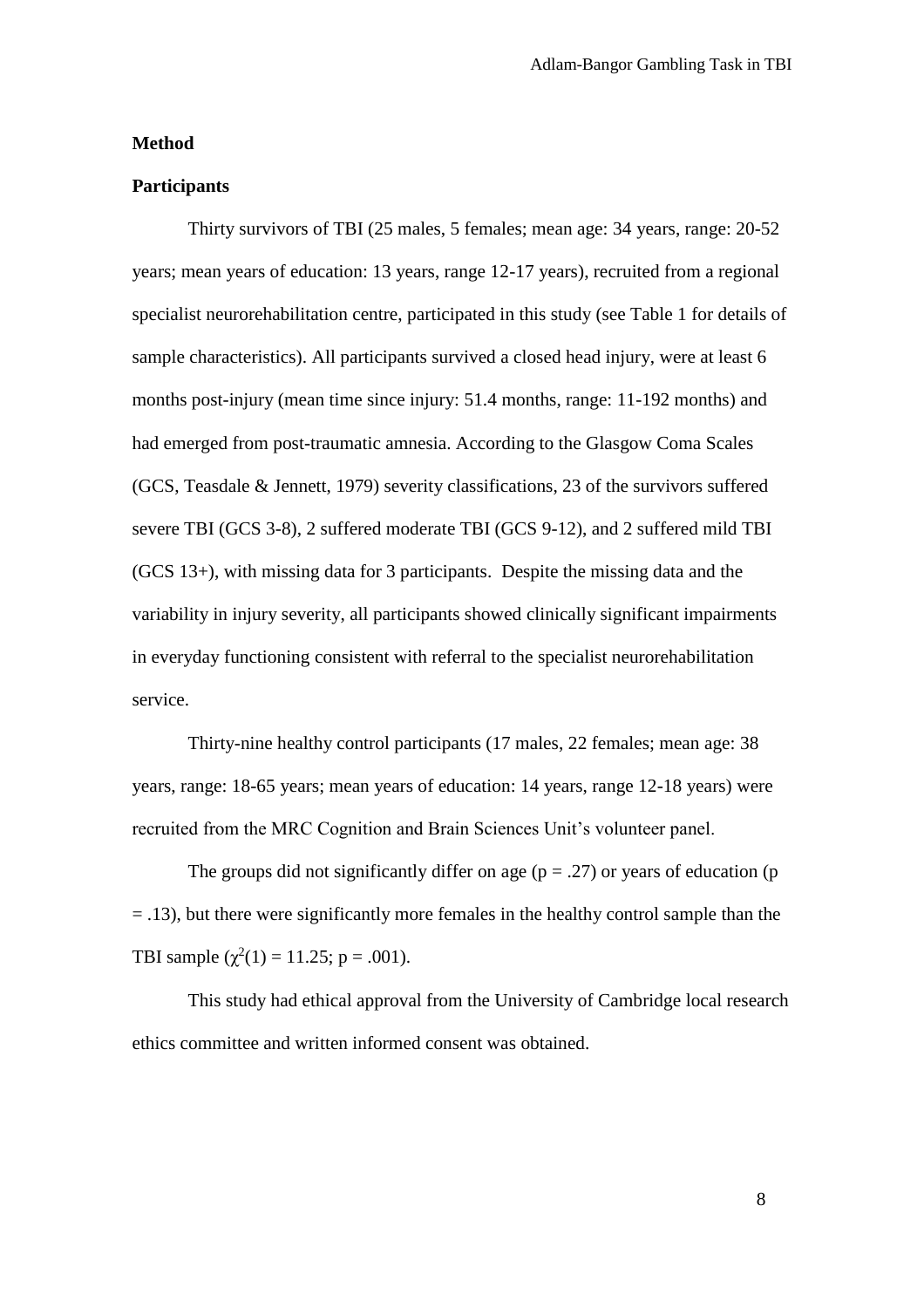#### **Measures**

**Bangor Gambling Task (BGT).** The BGT was administered in accordance with the procedures outlined by Bowman and Turnbull (2004). Using a deck of 100 playing cards, 9 were labelled as 'win 20p', 29 'win 10p', 35 'lose 20p', and 27 'lose 10p'. Participants were given written instructions, which were also read aloud by the examiner, informing them that the aim was to make as much money as possible. It was at the discretion of the player whether to gamble or not, but they were instructed to inform the experimenter prior to turning over the top card of the deck. At the start of the game all participants were given £2.00 and told that they could keep any money they won. Unknown to the participant, the deck was split into 5 blocks of 20 card selections. If participants gambled on every card they would win £1.00 on Block 1 (15 win, 5 lose cards), neither win nor lose on Block 2 (10 win, 10 lose), lose £1.00 on Block 3 (5 win, 15 lose), lose £2.00 on Block 4 (5 win, 15 lose at a higher value), and lose £3.00 on Block 5 (3 win, 17 lose). The cards were administered in the same order to each participant. The task took approximately 15-minutes to complete (with instructions).

Consistent with the IGT and the Bowman and Turnbull (2004) original study, performance was calculated as the number of 'no gamble' minus the number of 'gamble' decisions made per block and overall. A negative score indicates more 'gamble' responses.

It is important to note that in the BGT to gamble in the first block is advantageous, therefore, choosing to 'gamble' in Block 1 could be interpreted as exploratory behaviour rather than impaired decision-making. As with other measures of emotion-based decision-making (e.g., the IGT), participants would not be aware of this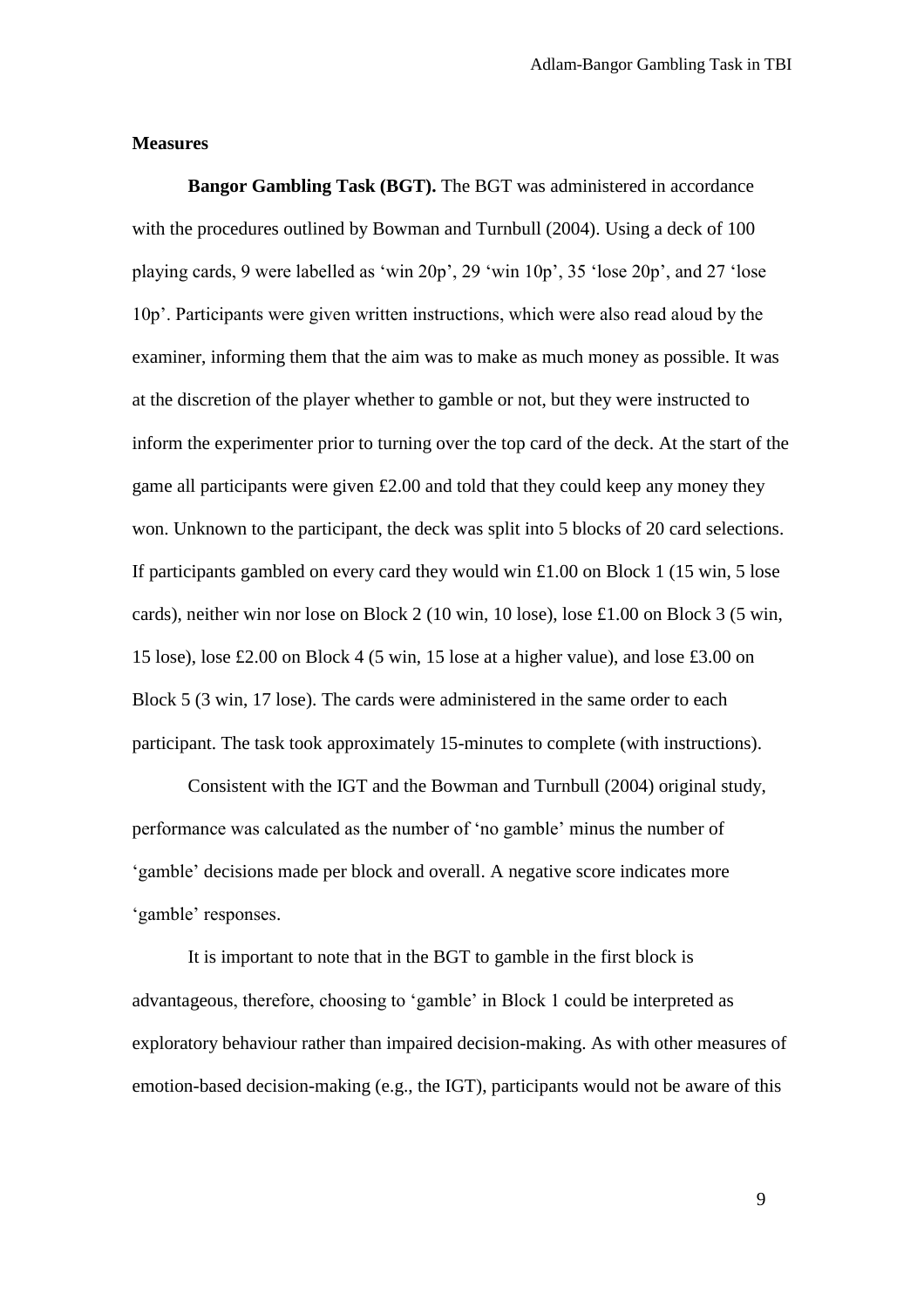without first sampling the cards, therefore, Block 1 is included in the main analysis with the prediction of no group difference on Block 1.

**Characterisation measures and potential predictors of BGT performance.** Survivors of TBI and controls completed the following measures: The Speed and Capacity of Language-Processing test (SCOLP, Baddeley, Emslie, & Nimmo-Smith, 1992) measured speed of processing (Speed of Comprehension) and estimated premorbid IQ (Spot the Word). Working memory was measured using two subtests of the Wechsler Adult Intelligence Scales 3rd edition (WAIS-III, Wechsler, 1997), digit span and letter-number sequencing; and executive function was measured using the Modified Six Elements (6 Elements) subtest of the Behavioural Assessment of the Dysexecutive Syndrome (BADS, Wilson, Alderman, Burgess, Emslie, & Evans, 1996). In addition, survivors of TBI and their relatives completed the Dysexecutive Syndrome Questionnaire (DEX, Wilson et al., 1996) to characterise behavioural symptoms of everyday executive function difficulties.

A measure of attention, the Sustained Attention to Response Task (SART, Robertson, Manly, Andrade, Baddeley, & Yiend, 1997), was originally included in the study protocol, however, only 56% ( $n = 22$ ) of the controls and 16.6% ( $n = 5$ ) of the TBI group completed this measure. Due to the large amount of missing data, the SART was excluded from subsequent analysis.

#### **Plan of analysis**

A Student's T test was used to test for group differences on total BGT score, and a Chi-Squared test was used to test for differences in the proportion of survivors of TBI performing below the cut-off (+9 or below) relative to the proportion of controls.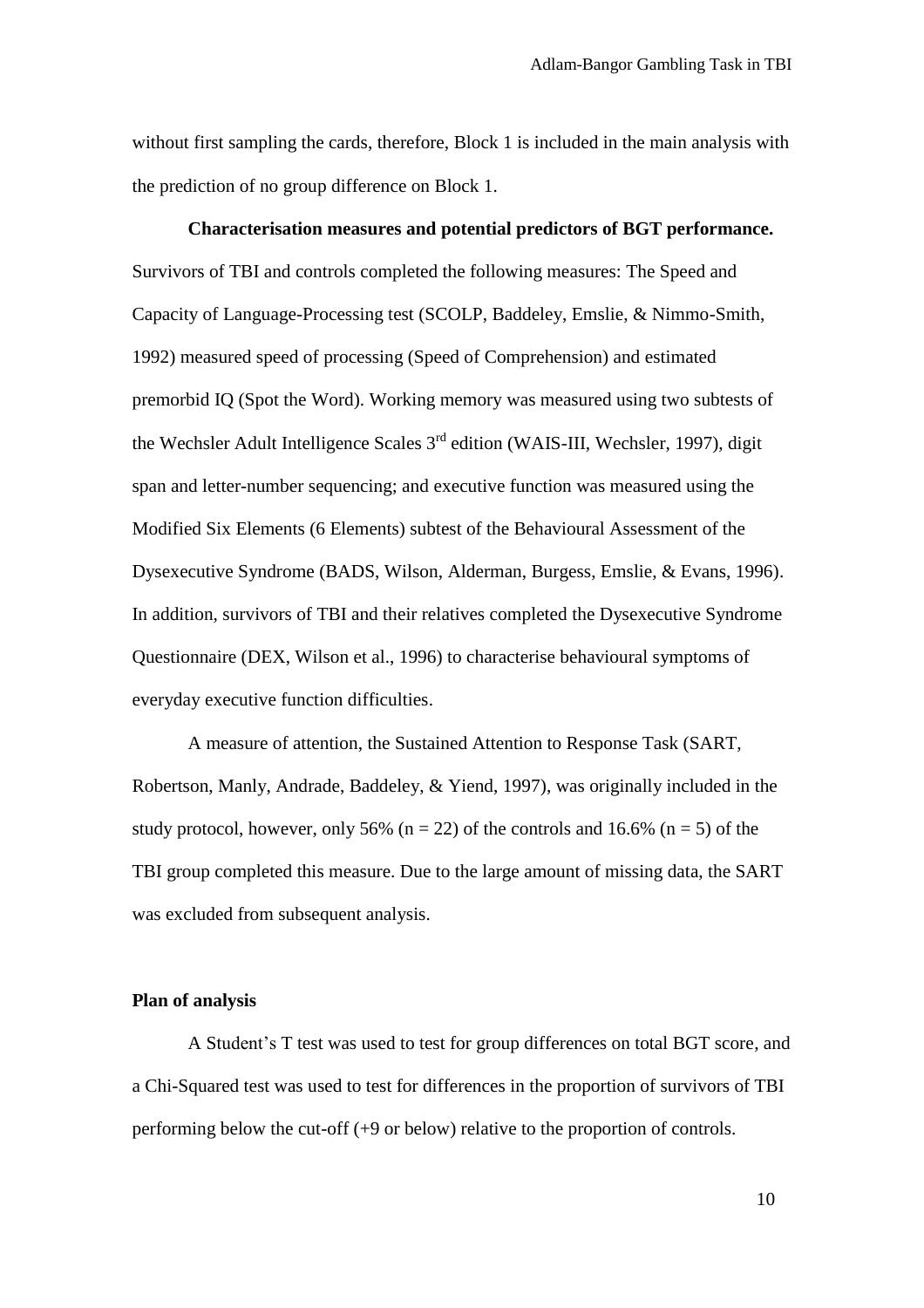To test for the predicted Group (TBI, Control) by Block (1, 2, 3, 4, 5) interaction, a mixed-model ANOVA with a between-subjects factor of Group and a within-subjects factor of Block was conducted. Box's test of equality of variances was not significant, however, Mauchly's test of sphericity was significant, therefore, the Greenhouse-Geisser correction was applied. G-Power indicated that to detect a significant two-way interaction (Group by Block) with a medium effect size, at alpha .05 and power .85, a total sample size of 36 would be required.

To explore individual differences in performance across Blocks, and potential sub-groups, a hierarchical cluster analysis was conducted using the squared Euclidian distance measure of difference between cases. The clustering variables were scores for performance on each of the 5 blocks. As these measures are on the same scale it was not necessary to standardise the scores prior to clustering. Identified clusters were compared in terms of proportion of TBI versus controls, demographics (age and gender) and cognitive variables (SCOLP Speed of Comprehension, SCOLP Spot the Word, BADS 6 Elements, letter-number sequencing, and backwards digit span).

Finally, to explore predictors of total BGT performance and to test contribution of specific executive and working memory variables, a stepwise hierarchical multiple regression was conducted with overall BGT score as the outcome variable, demographic variables in Model 1 (age, gender), injury group, SCOLP Speed of Comprehension scaled score (processing speed), and SCOLP Spot the Word scaled score (estimated premorbid IQ) in Model 2, and letter-number sequencing and backwards digit span (working memory) and BADS 6 Elements profile score (executive function) in Model 3.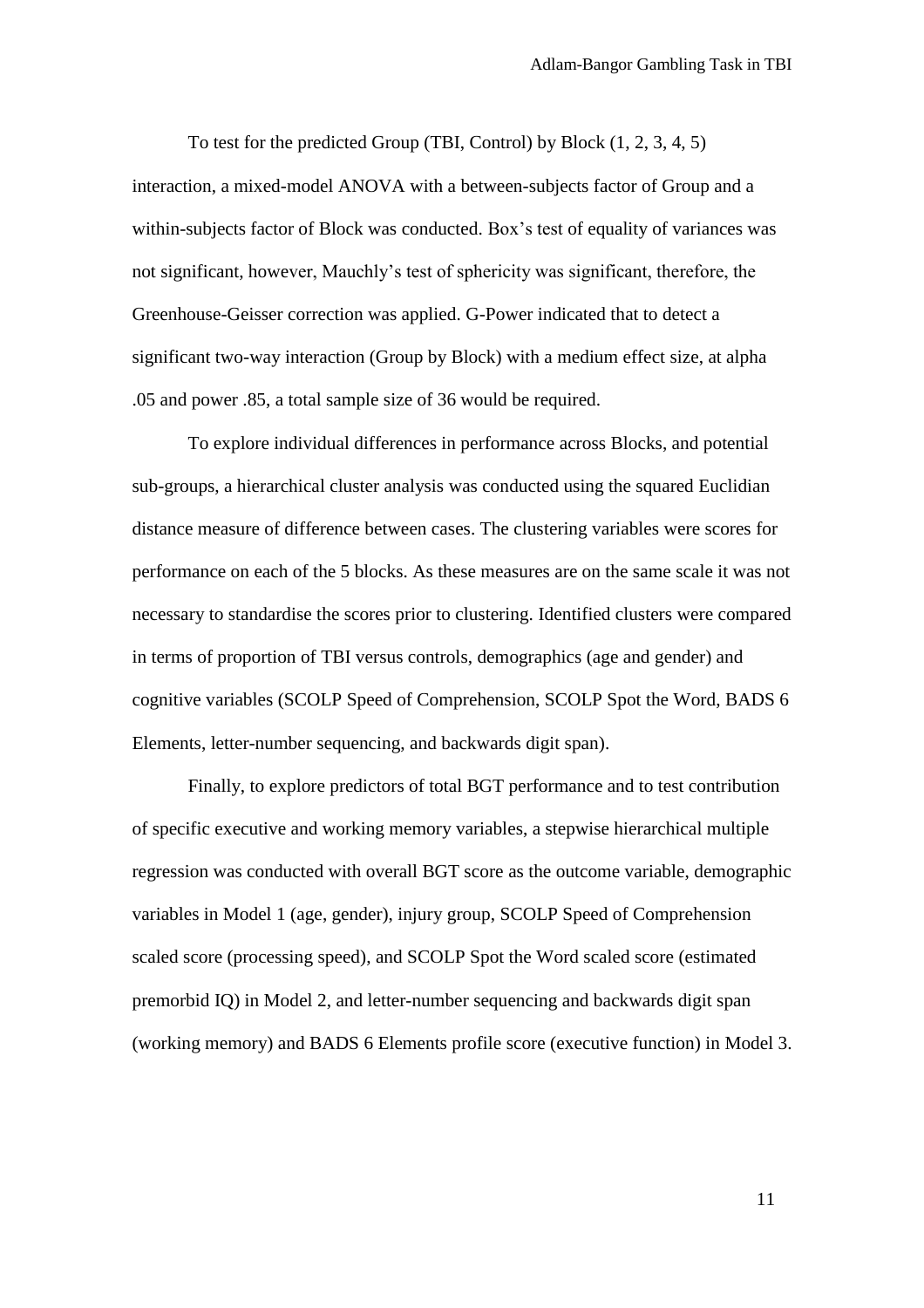#### **Results**

Table 1 shows the participant demographics, characteristics, and performance on the measures included in the hierarchical multiple regression.

#### TABLE 1 ABOUT HERE

# **Hypotheses 1 to 3: Survivors of TBI will be impaired relative to controls on the BGT.**

As predicted (Hypothesis 1), overall, survivors of TBI made more gamble choices than controls (total BGT score:  $t(67) = 2.47$ ,  $p = .02$ ; see Table 1). However, when the suggested cut-off of  $+9$  or below (Bowman & Turnbull, 2004) was applied the number of survivors of TBI (80%) classified as 'impaired' was not significantly greater than the number of controls (66.7%; Hypothesis 2:  $\chi^2(1) = 1.51$ ; p = .22).

Unexpectedly, the prediction that survivors of TBI will have difficulty learning to change their 'gamble' response in the face of increasing losses (Hypothesis 3) was not supported (Group by Block interaction: F(2.19, 67) = 1.98, p = .14;  $\eta_p^2$  = .03, small effect). The mixed-model ANOVA revealed, however, a significant main effect of Group (F(1, 67) = 6.41;  $p = .01$ ;  $\eta_p^2 = .09$ , medium effect) and a significant main effect of Block (F(2.19, 67) = 23.74, p = .0001;  $\eta_p^2$  = .26, large effect). Paired t-tests (Bonferroni correction,  $p \leq 0.005$ ) revealed the following pattern of performance across the Blocks:  $1 = 2 = 3 < 4 < 5$ , indicating that in Blocks 4 and 5 participants were selecting more advantageously than in Blocks 1 to 3, therefore, participants showed evidence of learning across blocks.

#### FIGURE 1 ABOUT HERE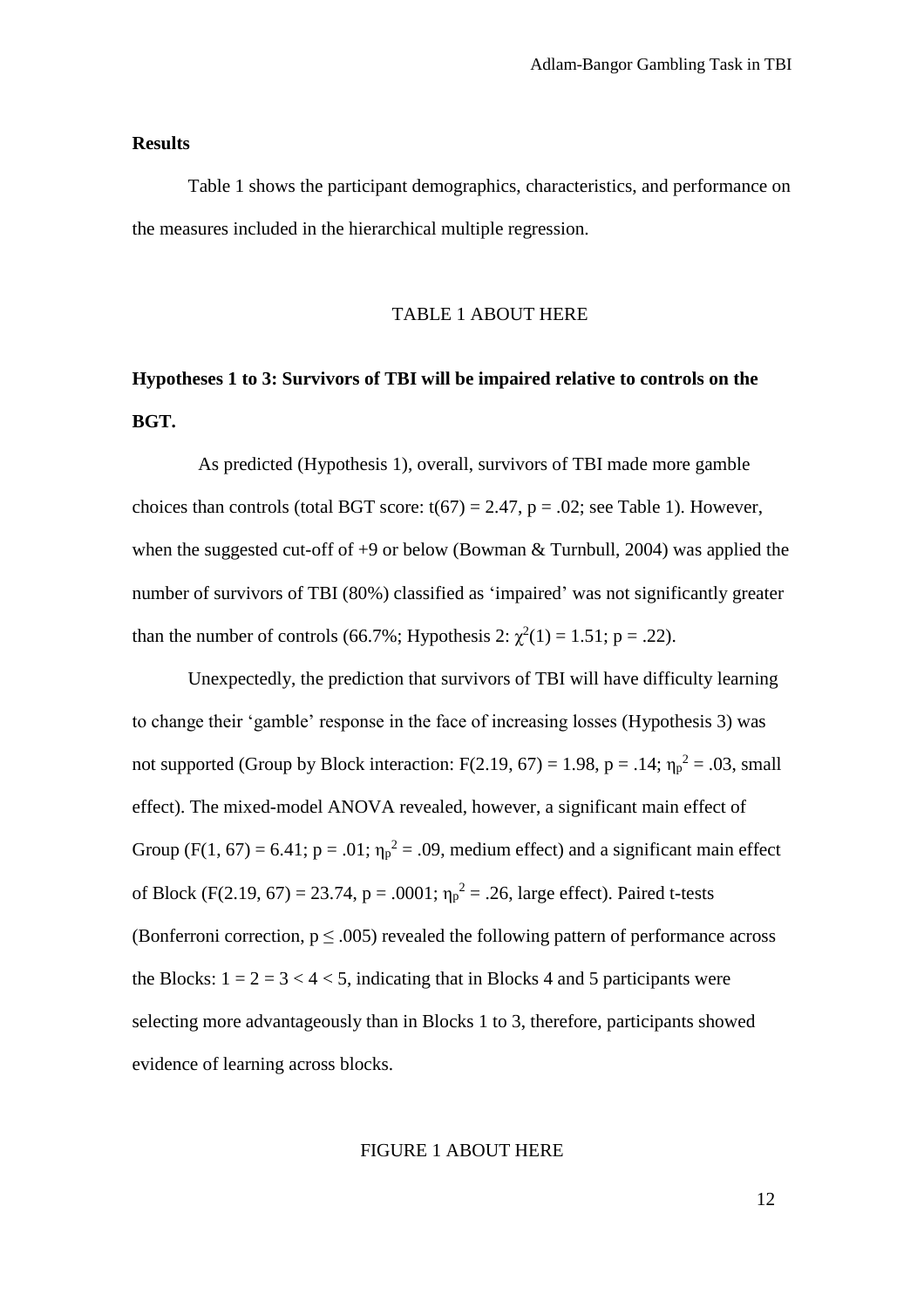#### **Exploring individuals differences and sub-groups on BGT performance.**

Inspection of the dendrogram derived from the hierarchical cluster analysis identified a parsimonious cut-off of +10, which yielded 3 clusters. These clusters were very clearly distinguished by pattern of performance, as shown in Figure 2. Cluster 1 (n  $= 50$ ) showed a tendency to gamble more initially over Blocks 1-3, and reversal of this from Block 4 to 5. Cluster 2 ( $n = 9$ ) largely refrained from gambling throughout, showing a tendency towards gambling on Block 3, and then reversal of this pattern. Cluster 3 ( $n = 7$ ) was similar to Cluster 2 at Block 1, but showed a contrasting pattern of increased gambling over time, with little or no reversal over the later blocks. The performance of three participants was not classified by the analysis.

## FIGURE 2 ABOUT HERE

Post-hoc analyses were not performed due to the small sample sizes in the clusters (particularly Clusters 2 and 3), however, as shown in Table 2, descriptively, Cluster 3 appeared to be characterised by more males and more survivors of TBI.

#### TABLE 2 ABOUT HERE

#### **Exploring predictors of BGT performance**.

Model 1 (age and gender) was significant  $(F(2, 55) = 4.31; p = .02)$ , with addition of group, processing speed, and estimated premorbid IQ significantly improving the model (Model 2, Adjusted R2 = .20; R2 change = .13,  $F(3, 52) = 3.14$ ; p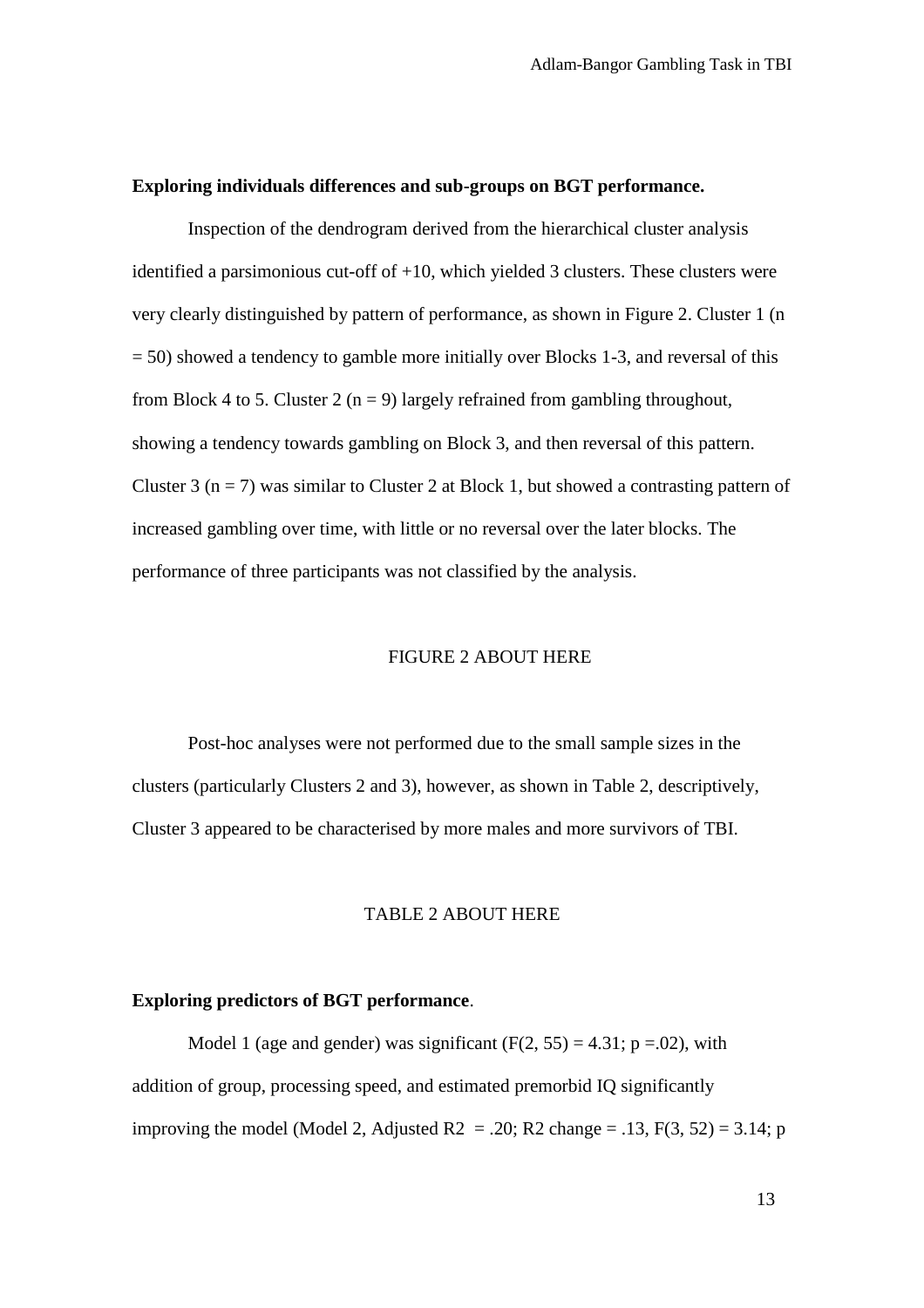= .03). Addition of working memory and executive variables did not significantly improve variance accounted for in Model 3 (R2 change = .01,  $F(2, 49) = .31$ ;  $p = .82$ ). Model 2 accounted for the greatest amount of variance in BGT performance (20%), with only age ( $\beta$  = -.28; t = -2.28; p = .03) and group ( $\beta$  = -.54; t = -2.67; p = .01) remaining significant.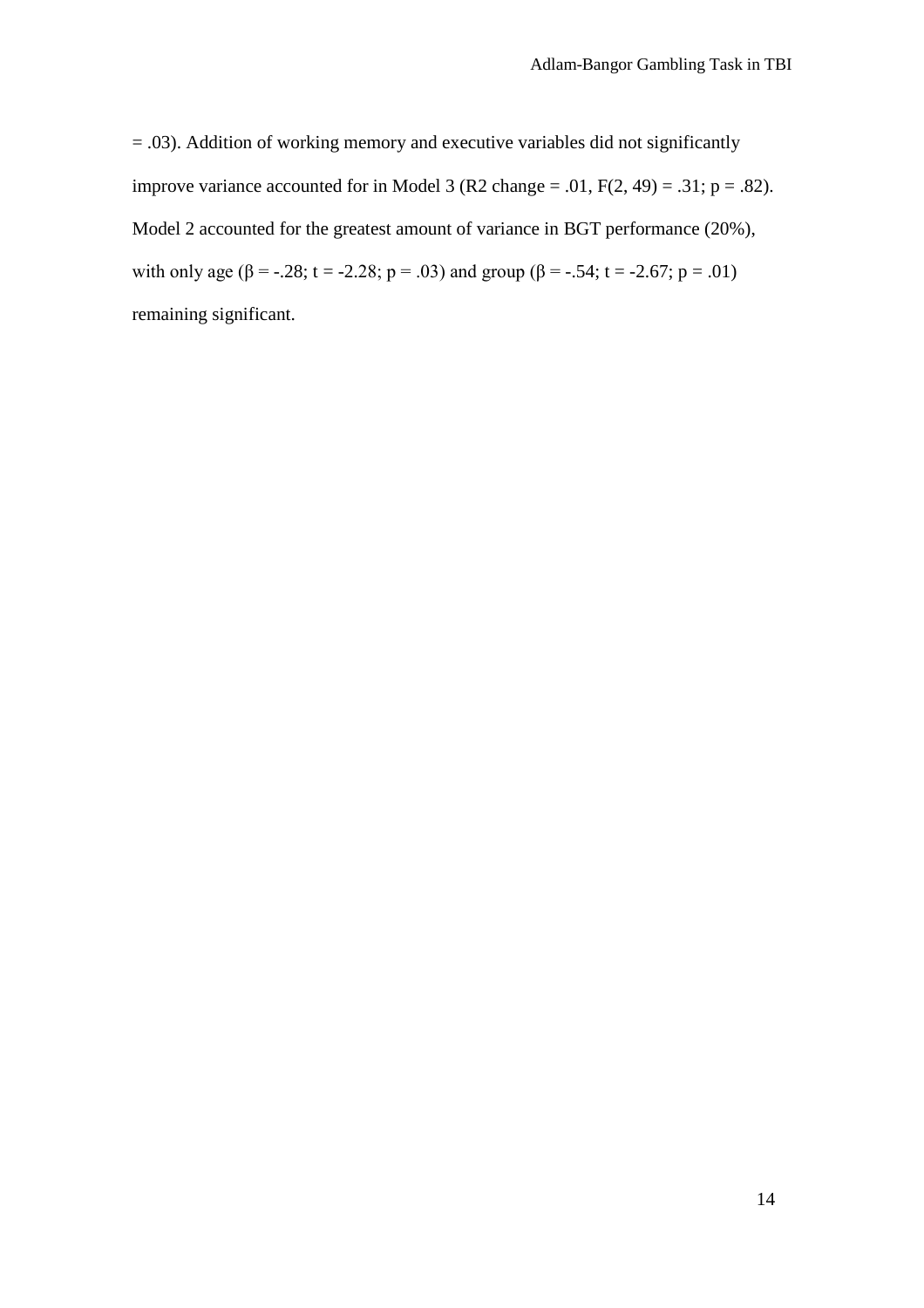#### **Discussion**

This study aimed to characterise BGT performance in survivors of TBI. Findings suggest that consistent with previous studies examining emotion-based decision-making (e.g., IGT; Levine et al., 2005; Fujiwara et al., 2008; Cotrena et al., 2014), overall survivors of TBI made more gamble choices than controls.

The groups did not significantly differ, however, when the Bowman and Turnbull (2004) suggested cut-off of +9 or below to indicate 'impaired' performance was applied, due to a high proportion of controls (66.7%) being classified as 'impaired'. It is not uncommon to find emotion-based decision-making 'impairments' in controls. For example, Steingroever et al. (2013) found that up to a third of controls failed the IGT, with some authors suggesting that individual differences in task approach and strategy use can account for this (e.g., Horstmann, Villringer, & Neumann, 2012). Interestingly, more controls were classified as impaired in the current study (66.7%) compared to the undergraduate sample reported in the original BGT study (35%; Bowman & Turnbull, 2004). There are many possible reasons for the difference in performance between the two control groups and a direct comparison is not possible. However, from examining the reported demographic data, the controls in the original study were younger than those in the current study and age has been shown to be associated with both performance (Cauffman et al., 2010) and strategy use (Wood, Busemeyer, Koling, Cox, & Davis, 2005) on emotion-based decision-making tasks. Also, the control group in the current study had a higher proportion of male participants (44%) compared to the original study (30%), and gender has also been associated with performance on emotion-based decision-making tasks (van den Bos, Homberg, & de Visser, 2013). It is also worth noting that the BGT cut-off suggested in the original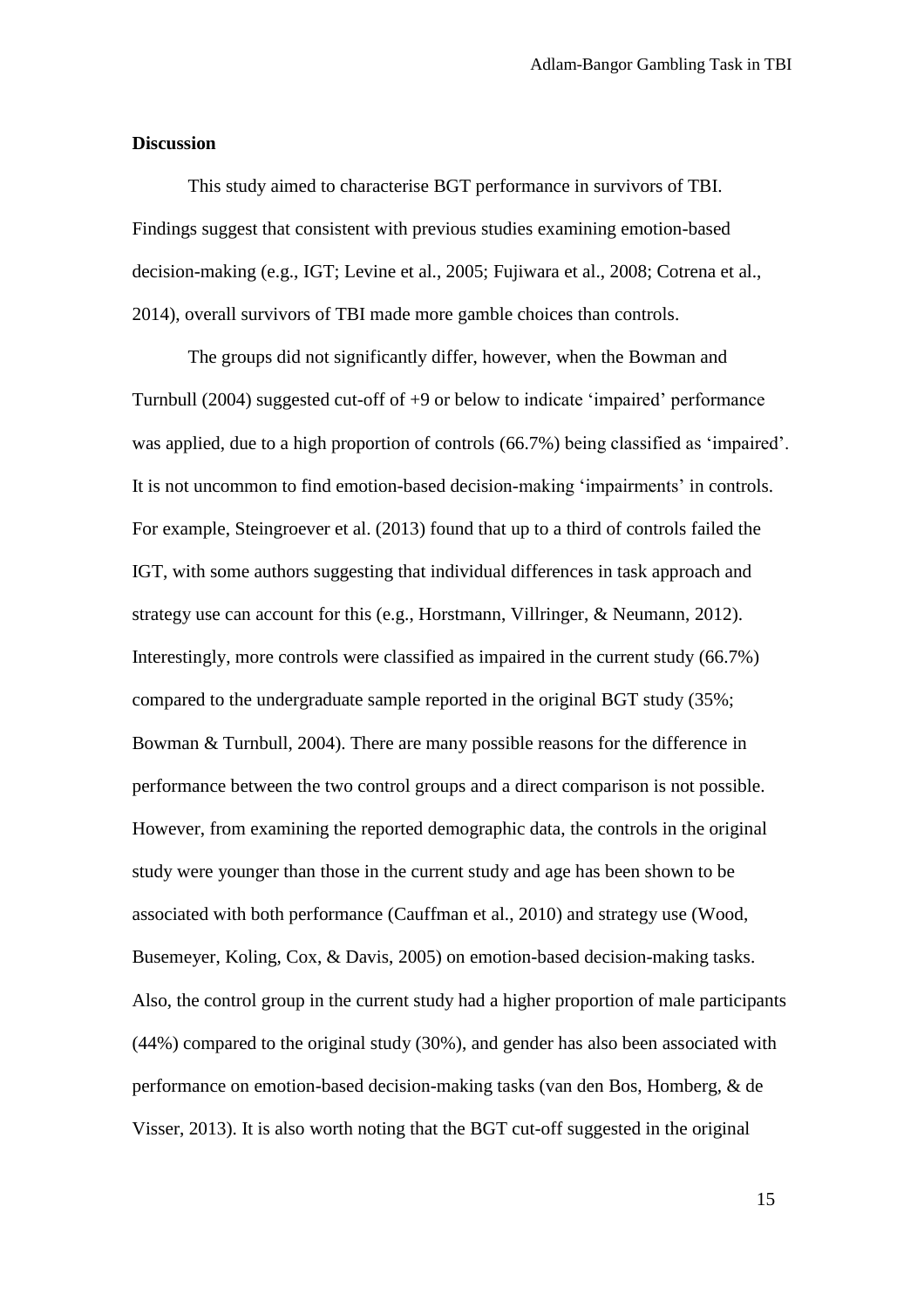study was taken from Bechara et al. (2001), who used the performance of individuals with VMPfC damage on the IGT to guide the criteria for impairment in other patient groups (e.g., substance use). It is possible, therefore, that the suggested cut-off of +9 or below is not the most sensitive measure of impairment on the BGT.

Based on previous studies (e.g., Bechara et al., 1994), it was expected that survivors of TBI would show difficulty learning to reduce their 'gamble' responses in the face of increasing losses, and thus show a different pattern of performance compared to controls across the five blocks. This prediction was not supported, and despite an a priori power calculation indicating that the current study had a large enough sample size to detect a medium effect size (Group by Block interaction), the actual effect obtained was small, suggesting a larger sample size might have been needed. The results were consistent with the findings on overall BGT score, in that the TBI group made more gamble choices than the controls (main effect of Group), however, both groups showed the general pattern of making more gamble choices on Blocks 1 to 3, then reversing this on Blocks 4 and 5 (main effect of Block). Analysing performance between-groups and across blocks of 20 trials is consistent with previous studies of emotion-based decision-making tasks (e.g., Bechara et al., 2001; Tranel et al., 2002; Bowman & Turnbull, 2004), however, some authors have questioned the sensitivity of this approach, particularly for patient populations (e.g., Dunn et al., 2006; Ryterska, Jahanshahi, & Osman, 2013).

We explored the data further to identify potential sub-groups with broadly similar patterns of performance. Three clusters were identified, with both survivors of TBI and controls being represented in each cluster. The largest group (Cluster 1) tended to gamble initially (which is favourable in Block 1), increase tendency to gamble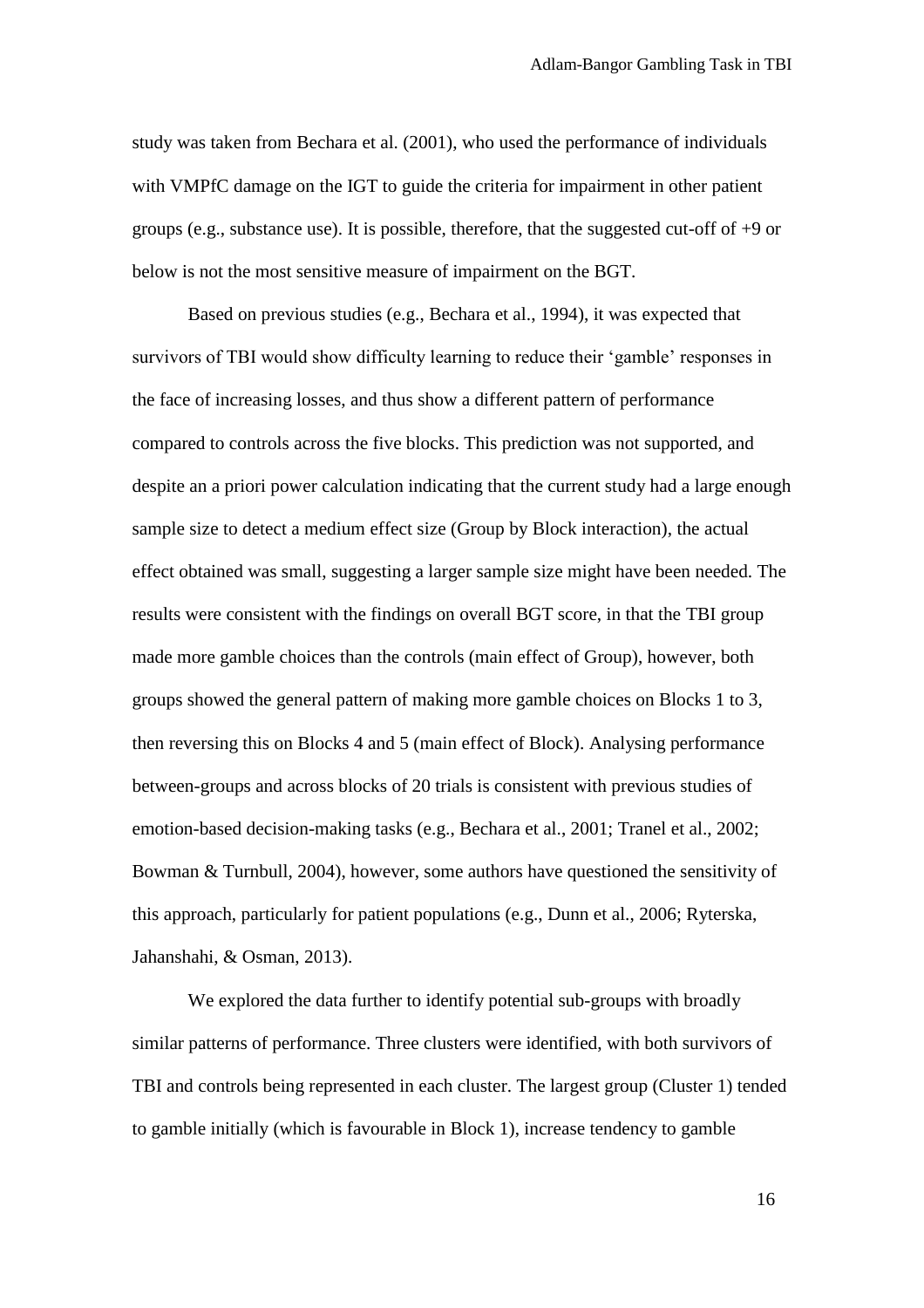slightly in Block 2 (which would lead to a neutral outcome), but reduce gambling over Blocks 3 - 5. This pattern of performance suggests evidence of learning in response to the change in contingencies. Taking this a step further, given that 22 of the 30 survivors of TBI were represented in this cluster, this suggests that survivors of TBI can show learning on an emotion-based decision-making task.

Participants in Cluster 2 appeared to avoid gambling throughout the task, even in Block 1 where gambling is advantageous, suggesting a risk-avoidant strategy, whereas Cluster 3 increased gambling throughout the task and did not change their behaviour in response to the change in contingency. The pattern of performance in Cluster 3 suggests an inability to forgo short-term gain for long-term profit, although the profile is even more extreme than that typically shown by individuals with bilateral damage to the VMPfC (e.g., Bechara et al., 1994; Tranel et al., 2002). Although not tested here, alternative mechanisms might also account for this finding including: adopting a risk-taking strategy or being sensation-seeking, apathy or insensitivity to negative outcomes, impaired reversal learning, or an inability to inhibit a response (see Dunn et al., 2006 for detailed discussion).

Differences between clusters on performance during Block 1, and prior to any manipulation of contingencies, indicates potential for large individual differences in approach to the task, which may make identification and interpretation of performance differences following contingency changes more problematic. Furthermore, whilst overall differences in the BGT between controls and survivors of TBI could be accounted for by the TBI group having an acquired impairment in emotion-based decision-making, an alternative account is that individual differences in risk-taking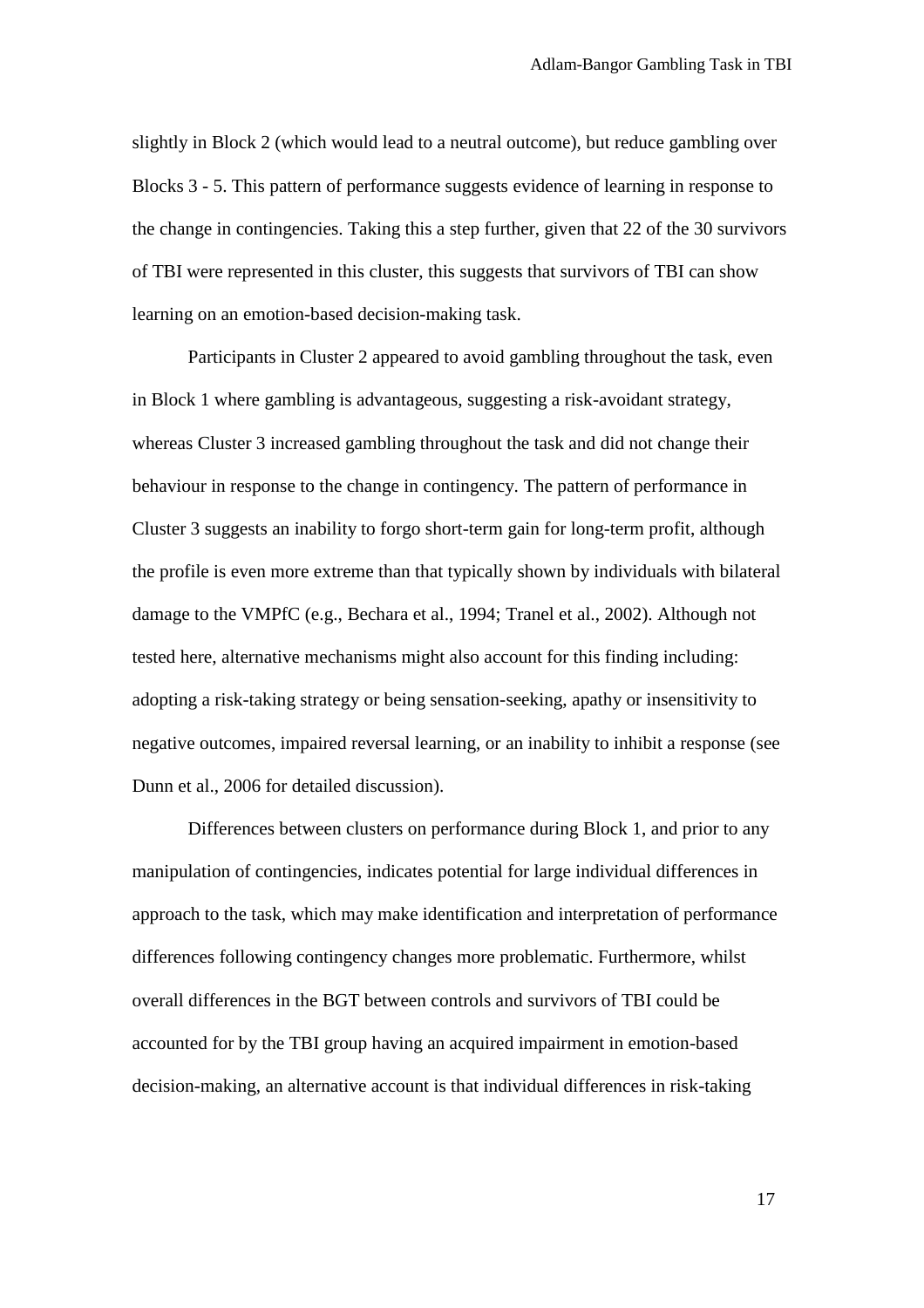behaviour might underlie the likelihood of sustaining a TBI, further confounding interpretation of performance on gambling tasks such as the BGT.

Given the small group sizes, it was not possible to analyse differences on demographic or cognitive variables, however, descriptively, Cluster 3 appeared to have more survivors of TBI than controls and more males than females. Despite the caveats of this being an exploratory analysis with the cluster yielding a small group size, the higher proportion of survivors with TBI than controls in Cluster 3 is consistent with the main prediction that survivors of TBI will fail to learn from increasing losses, although an individual differences account cannot be ruled out.

In relation to the sex-difference found in Cluster 3, there is a growing body of literature suggesting that men and women perform emotion-based decision-making tasks differently. These studies generally show that men focus on the long-term gain, whereas women focus on both the long-term gain and the win/loss frequency when performing tasks such as, the IGT (for review see van den Bos, Homberg, & de Visser, 2013). Sex differences in performance (or task strategy) on the BGT have not been examined, therefore, it is not possible to conclude that males and females perform the task differently, and instead, it is possible that the higher number of males in Cluster 3 is accounted for by the higher number of survivors with TBI, who were predominantly male (83.3% of the sample) in the current study. Related to this possible explanation, presence of injury was significant in the multiple regression analysis when examining predictors of overall BGT performance, whereas gender was not.

The multiple regression analysis also found no significant influence of processing speed or premorbid IQ on overall BGT performance, despite group differences on these variables. The finding that processing speed did not influence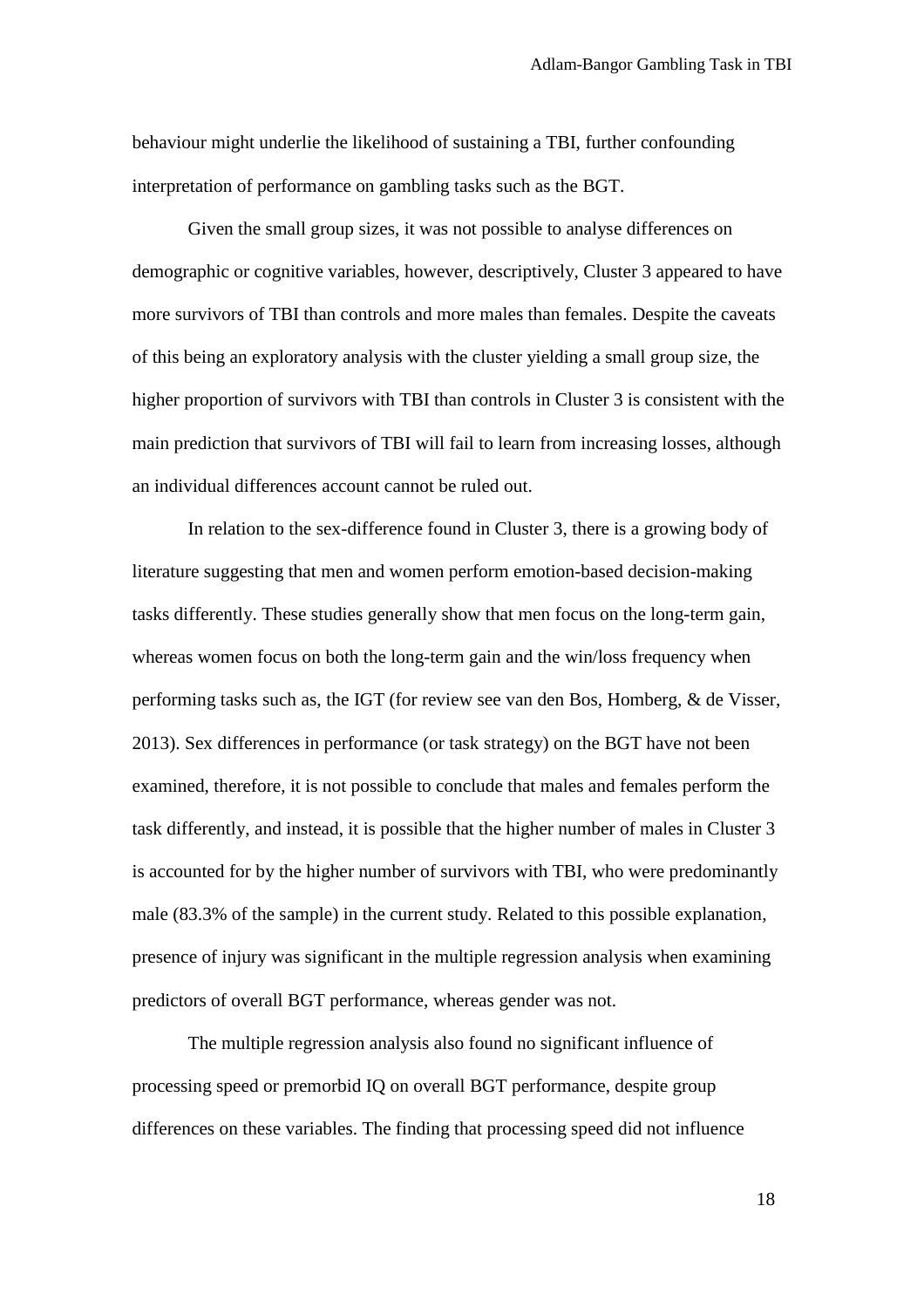overall BGT performance is consistent with recent literature examining predictors of IGT performance (Gansler, Jerram, Vannorsdall, Schretlen, 2011). Similarly, a review of 43 studies of gambling task performance indicated that only a small number of studies found significant effects of IQ on IGT performance, and in these studies effect sizes were small (Toplak, Sorge, Benoit, West, & Stanovich, 2010).

There was also no significant influence of working memory or executive function ability on overall BGT performance, which is in keeping with some previous studies (e.g., Bechara et al., 1998; Turnbull et al., 2005). It is worth noting that there was also no significant difference between the survivors of TBI and controls on these measures, which although inconsistent with some studies of neurocognitive performance following TBI (e.g., Zimmermann et al., 2015; Dunning, Westgate, & Adlam, 2016), is consistent with findings reported in patients with anterior VMPfC (i.e., poorer emotion-based decision-making relative to controls but intact working memory, Bechara et al., 1998).

Finally, the multiple regression analysis suggested that age influenced overall BGT performance. As with gender (see above), age differences in performance on the BGT have not been directly studied, however, studies using the IGT have found age differences in performance between adolescents and adults up to the age of 30, with avoidance of the disadvantageous decks improving with age (i.e., make fewer 'bad' choices, Caufmann et al., 2010). This is inconsistent with our finding of poorer overall performance (i.e., make more 'gamble/bad' choices) with increasing age. It is possible that differences in strategy use might have influenced performance (e.g., Wood et al., 2005; although their study found no corresponding difference in task performance), however, age effects should be directly studied before firm conclusions can be drawn.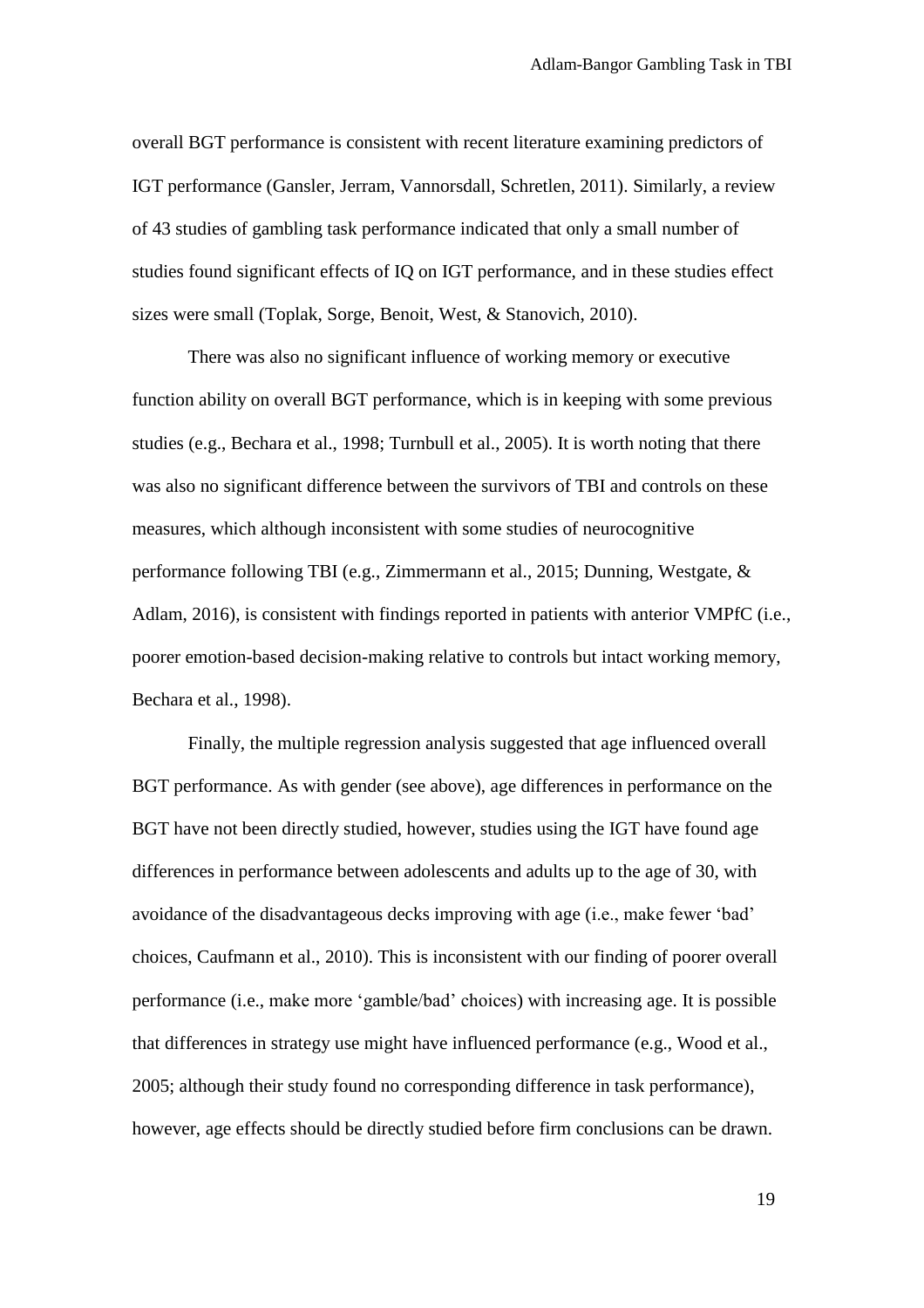#### **Limitations and Future Directions**

As discussed above, the cut-off used to classify 'impaired' vs. 'not impaired' performance on the BGT was not directly derived from BGT data and, therefore, might not be sensitive to group differences in performance (as suggested by the finding of a significant difference in total score, but not when using the cut-off to classify total score). Future research might want to consider alternative approaches to identifying impaired performance on the BGT, and total score might in itself not be a sensitive measure (see Dunn et al., 2006 for discussion). Related to this, given the lack of a significant Group by Block finding, future research (particularly with clinical groups) might want to examine linear contrasts/trends in performance rather than performance across blocks of 20 trials (see Dunn et al., 2006). The exploratory cluster analysis raised some interesting findings, however, the small sample sizes in the clusters limited the use of post-hoc tests to further examine their characteristics. Future research might want to extend this approach to analysing emotion-based decision-making performance in a larger sample of participants and identifying models that can best account for individual differences (e.g., Franken & Muris, 2005), including pre-injury factors and acquired neurocognitive changes in survivors of TBI.

A further limitation of our study is that estimated IQ, as measured using the SCOLP Spot the Word subtest, significantly differed between the TBI and control groups and is, therefore, a potential confound. Future studies might want to address this by including groups matched on IQ.

Finally, the current study, consistent with the original BGT study (Bowman & Turnbull, 2004), did not test whether the BGT relies on somatic markers (emotion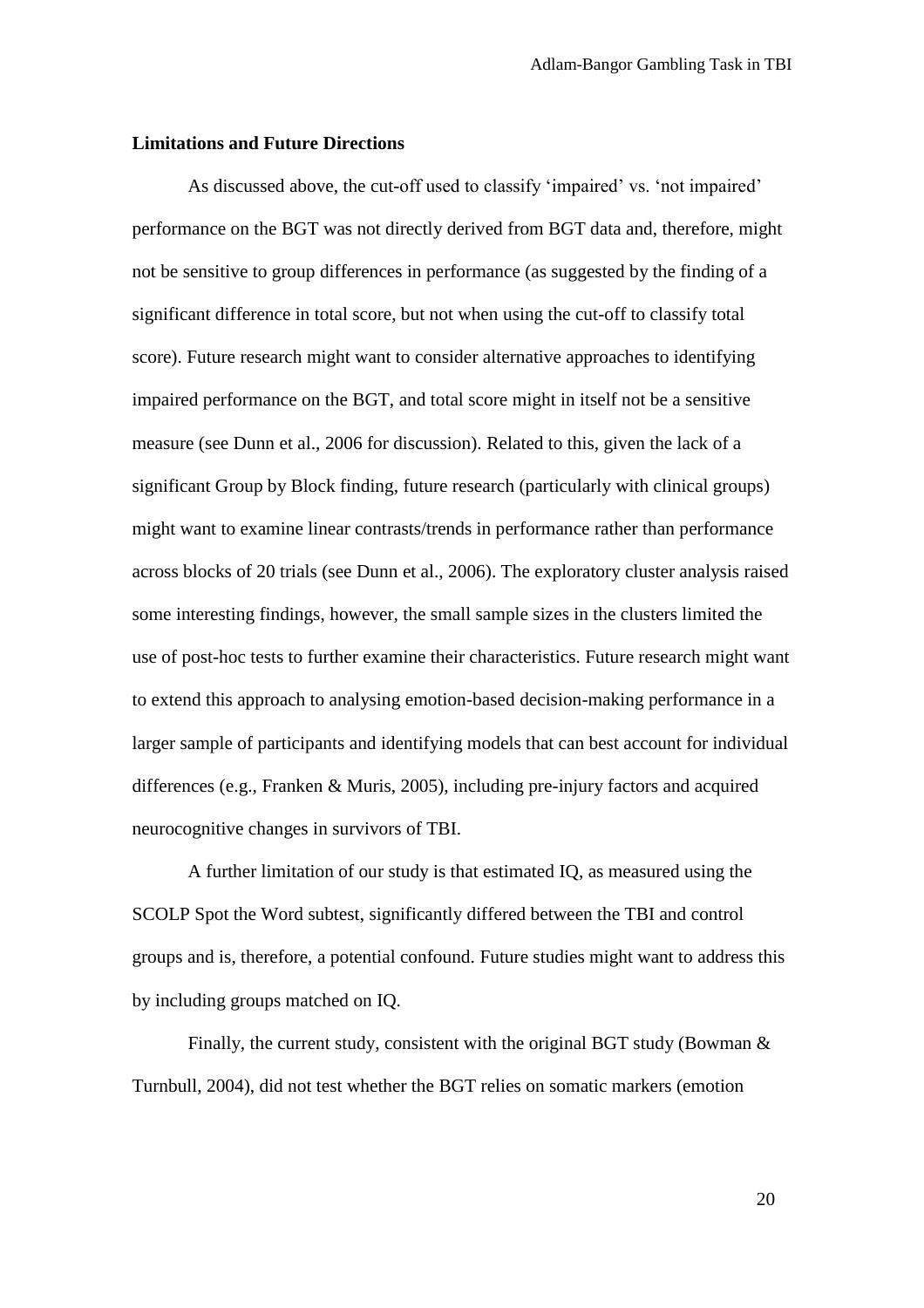biasing signals) to guide decision-making. Future studies might want to examine this more directly using psychophysiology methods.

## **Clinical Implications**

Despite the attractiveness of its simplicity over other tests (e.g., the IGT), and that it is free to use (compared to IGT (prices in 2016): £472 in the UK; \$574 in the USA; \$1072.50 in Australia), the current study raises a number of issues that need to be addressed prior to recommending use of the BGT as a measure of emotion-based decision-making for survivors of TBI. Firstly, a meaningful, reliable, and sensitive approach to classify task performance as being impaired or not needs to be developed. This may, for example, model individual differences in patterns of performance rather than classify a total score. Secondly, the mechanisms underpinning task performance (e.g., somatic markers, reversal learning, or individual differences in sensation-seeking behaviours etc) need to be confirmed. Thirdly, the relationship between performance on the BGT and real-life emotion-based decision-making needs to be confirmed. Finally, if the BGT is to replace the IGT, then it needs to be confirmed that the BGT shares similar properties to the IGT when performed by survivors of TBI, for example, by a direct comparison as tested in the original Bowman & Turnbull, 2004 study.

#### **Conclusion**

Despite survivors of TBI making more gamble decisions compared to controls on the BGT, this study suggests considerable overlap between survivors of TBI and controls in their individual patterns of performance. These findings are in keeping with an individual differences account of emotion-based decision-making, and it is suggested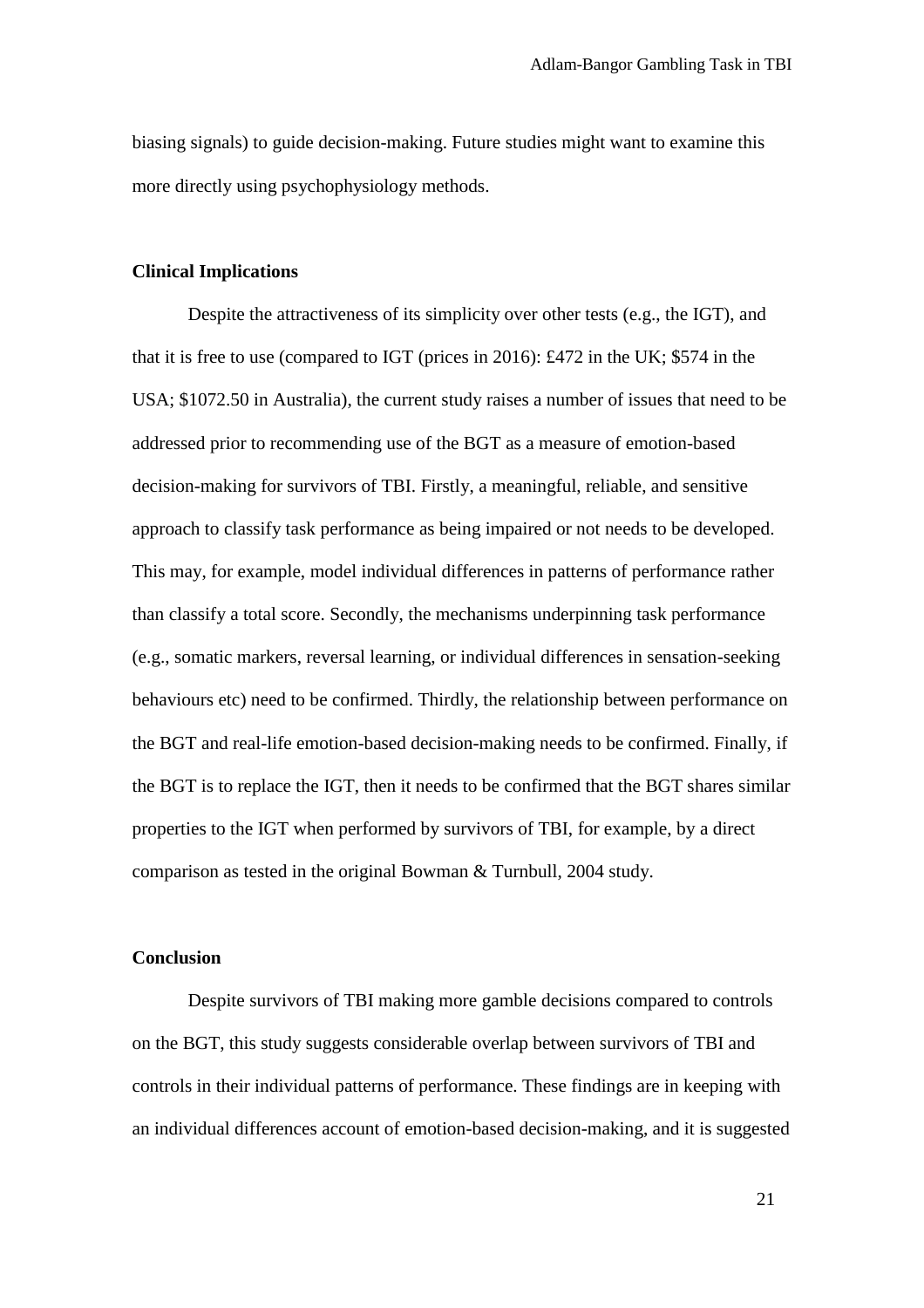that future research focuses on developing models to best capture performance on emotion-based decision-making tasks in survivors of TBI. It is also suggested that future research examines the mechanisms underpinning performance on emotion-based decision-making tasks, and the neural correlates associated with performance, in survivors of TBI. In conclusion, the current study raises a number of issues that need to be addressed prior to recommending use of the BGT as a measure of emotion-based decision-making for individuals with neurological conditions.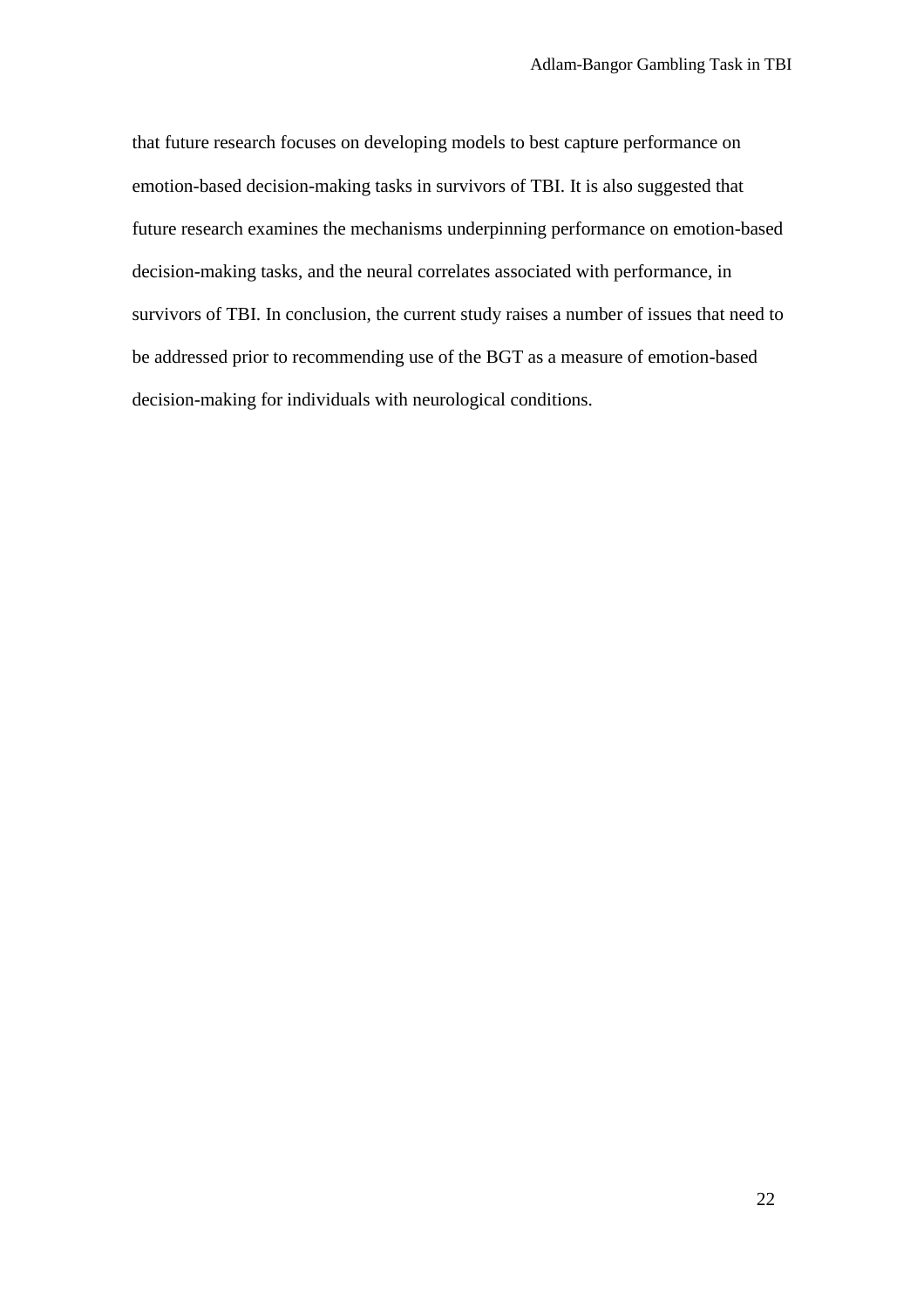## **Acknowledgements**

We thank the participants and their families for their continued support with our research. We would also like to thank the following individuals for their contribution to the study: Dr Tom Manly, Dr Andrew Bateman, Rebecca Rous, Eve Greenfield, and Joe Deakin. We are also grateful to Louise Head for her support with the preparation of the manuscript.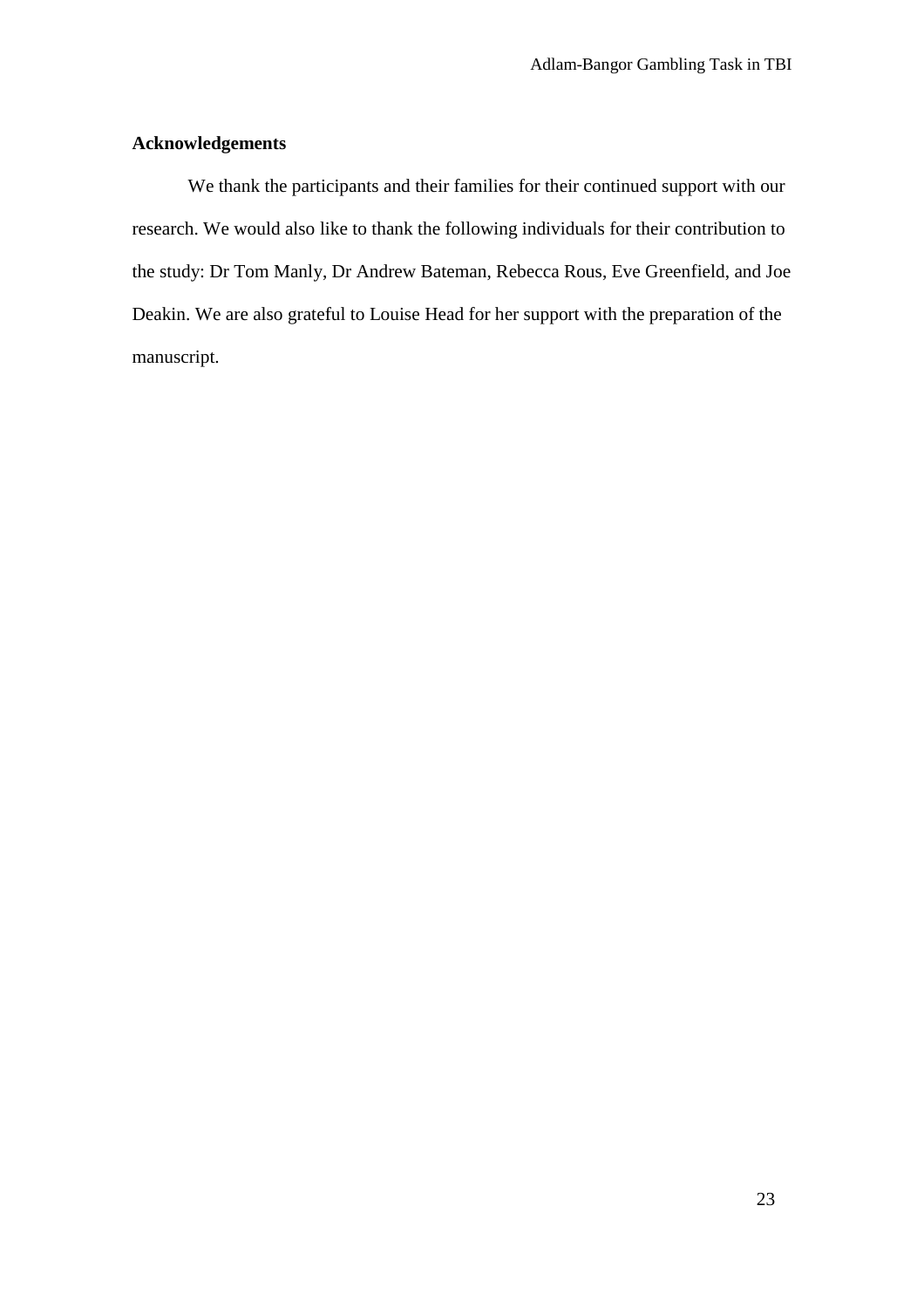## **Financial Support**

For Dr Fergus Gracey, the research was supported by the National Institute for Health Research (NIHR) Collaboration for Leadership in Applied Health Research and Care (CLAHRC) East of England at Cambridgeshire and Peterborough NHS Foundation Trust. This report describes independent research. The views expressed are those of the author(s) and not necessarily those of the NHS, the NIHR or the Department of Health. No other author received funding to conduct the research.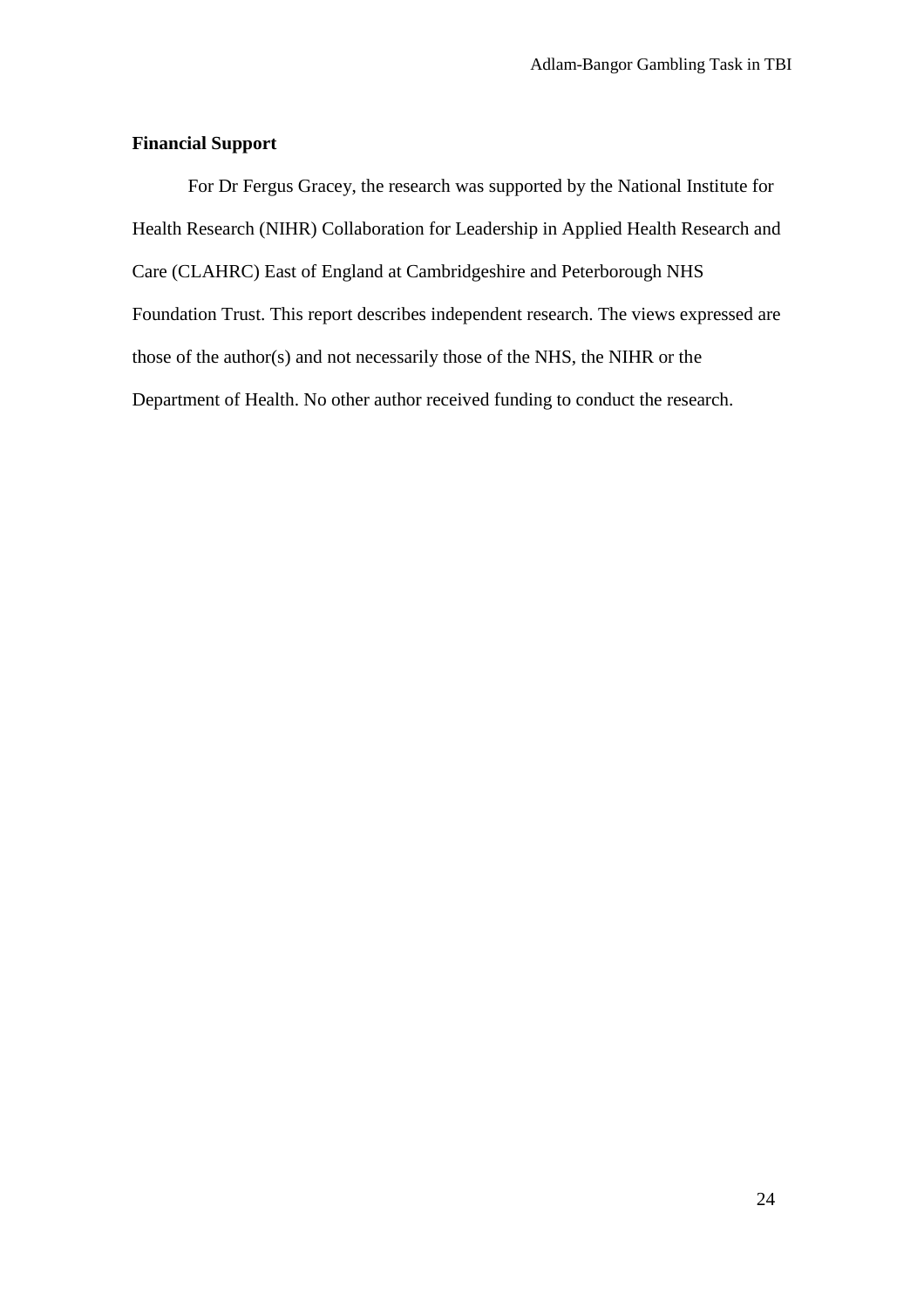## **Conflict of Interest**

None.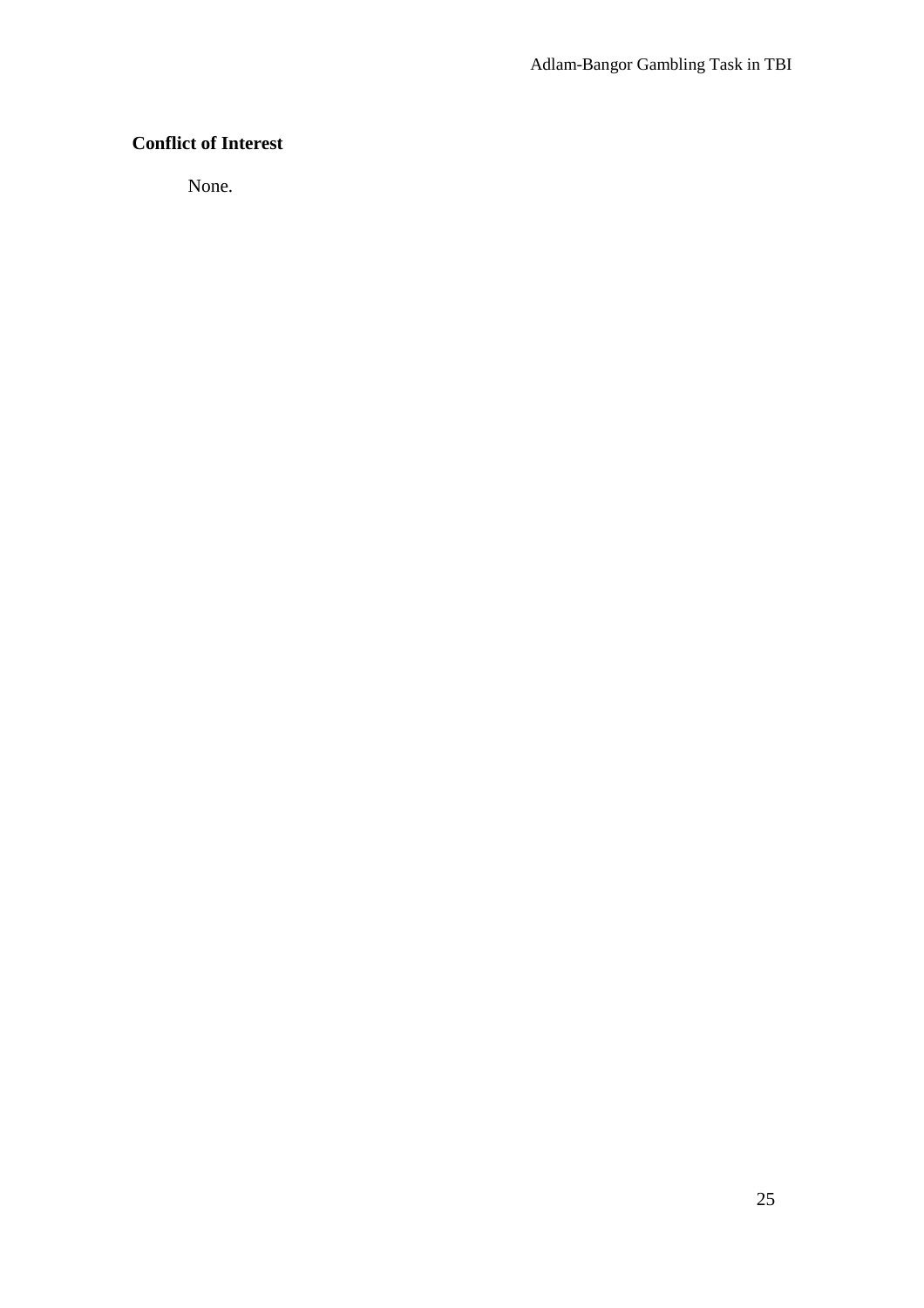## **Ethical Standards**

The authors assert that all procedures contributing to this work comply with the ethical standards of the relevant national and institutional committees on human experimentation and with the Helsinki Declaration of 1975, as revised in 2008.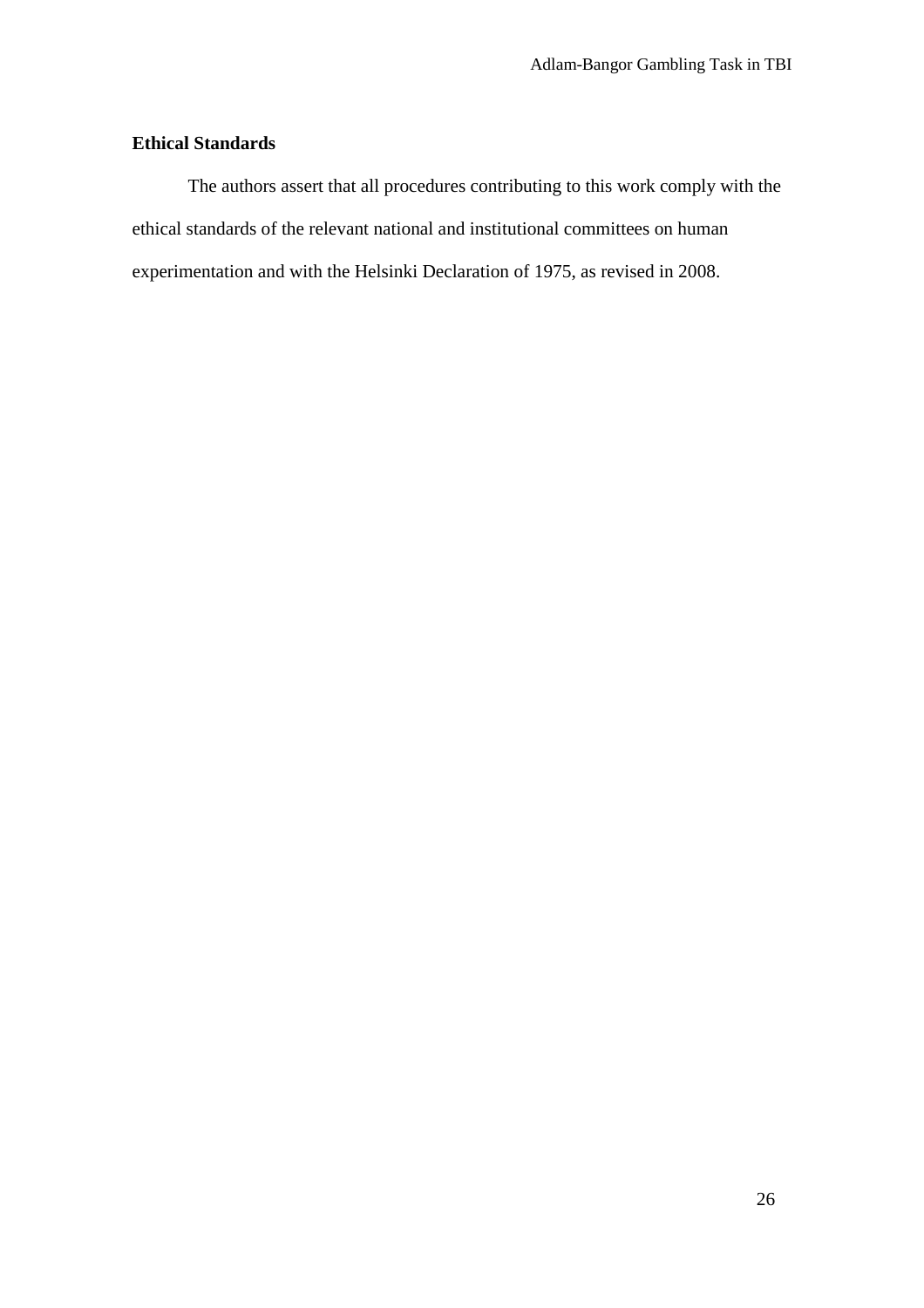#### **References**

- Baddeley, A.D., Emslie, H., & Nimmo-Smith, I. (1992). The Speed and Capacity of Language-Processing Test (SCOLP). Bury St Edmunds, England: Thames Valley Test Company.
- Bechara, A. (2004). The role of emotion in decision-making: evidence from neurological patients with orbitofrontal damage. Brain and Cognition, 55(1), 30– 40.
- Bechara, A., Damasio, A. R., Damasio, H., & Anderson, S. W. (1994). Insensitivity to future consequences following damage to human prefrontal cortex. Cognition, 50(1-3), 7-15.
- Bechara, A., Damasio, H., & Damasio, A. R. (2000). Emotion, decision making and the orbitofrontal cortex. Cerebral Cortex, 10(3), 295-307.
- Bechara, A., Damasio, H., Tranel, D., & Anderson, S. W. (1998). Dissociation of working memory from decision making within the human prefrontal cortex. The Journal of Neuroscience : The Official Journal of the Society for Neuroscience, 18(1), 428–437.
- Bechara, A., Dolan, S., Denburg, N., Hindes, A., Anderson, S. W., & Nathan, P. E. (2001). Decision-making deficits, linked to a dysfunctional ventromedial prefrontal cortex, revealed in alcohol and stimulant abusers. Neuropsychologia, 39(4), 376–389.
- Bechara, A., Tranel, D., Damasio, H., & Damasio, A. R. (1996). Failure to respond autonomically to anticipated future outcomes following damage to prefrontal cortex. Cerebral Cortex, 6(2), 215-225.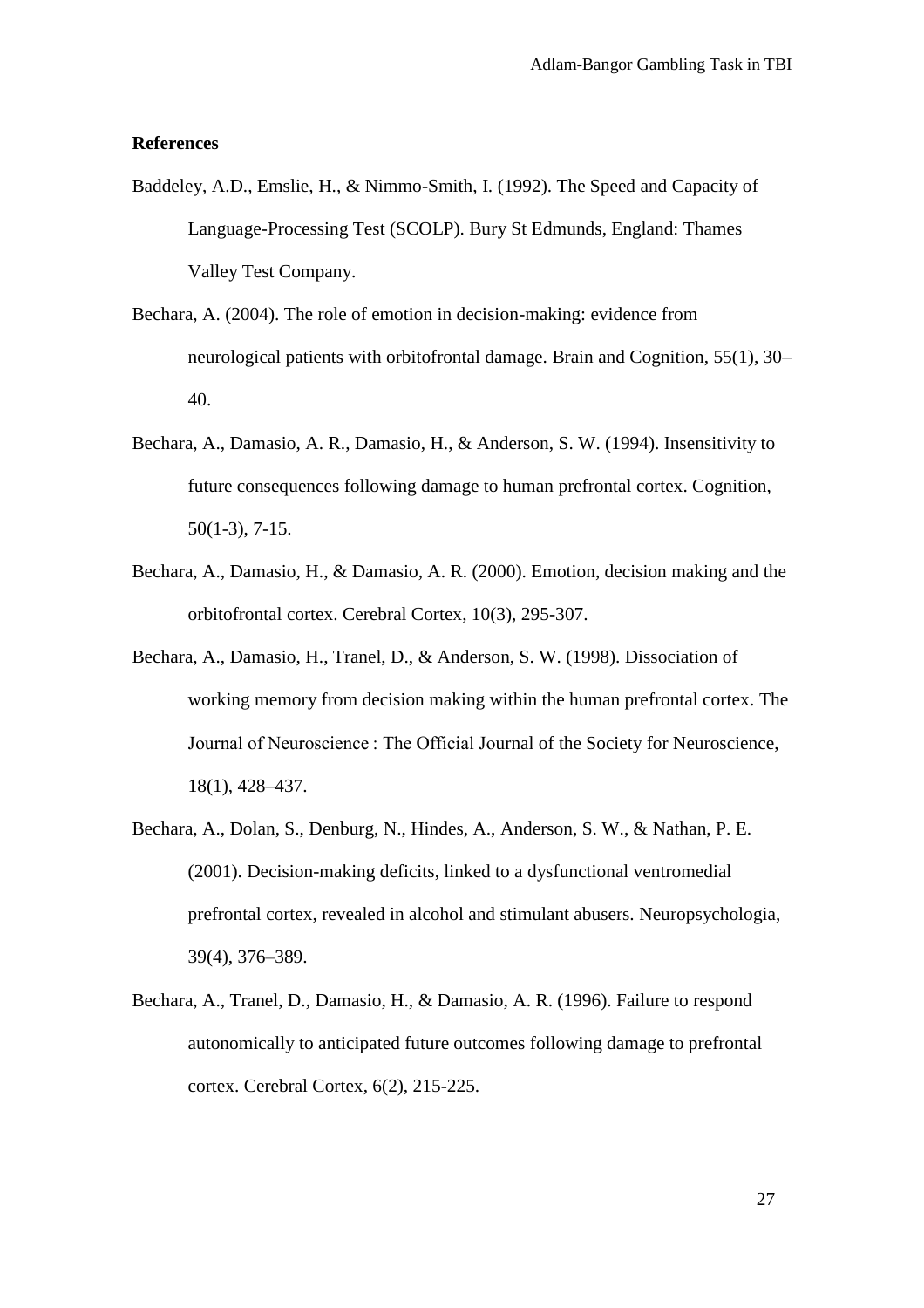- Bowman, C. H., & Turnbull, O. H. (2004). Emotion-based learning on a simplified card game: the Iowa and Bangor Gambling Tasks. Brain & Cognition, 55(2), 277- 282.
- Cauffman, E., Shulman, E. P., Steinberg, L., Claus, E., Banich, M. T., Graham, S., & Woolard, J. (2010). Age differences in affective decision making as indexed by performance on the Iowa Gambling Task. Developmental Psychology, 46(1), 193–207
- Cotrena, C., Branco, L.D., Zimmermann, N., Cardoso, C.O., Grassi-Oliveira, R., & Fonseca, R.P. (2014). Impaired decision-making after traumatic brain injury: the Iowa Gambling Task. Brain Injury, 28(8), 1070-5.
- Damasio, A. R. (1994). Descates Error: Emotion, Reason and the Human Brain. New York: Avon.
- Damasio, A. R. (1996). The somatic marker hypothesis and the possible functions of the prefrontal cortex. Philosophical Transactions of the Royal Society London B Biological Sciences, 351(1346), 1413-1420.
- Damasio, A.R., Adolphs, R., Damasio, H. (2003). The contributions of the lesion method to the functional neuroanatomy of emotion. In: Davidson, R.J., Scherer, K.R., Goldsmith, H.H. (Eds.), Handbook of Affective Sciences. Oxford University Press, Oxford, pp. 66–92.
- Dunn, B. D., Dalgleish, T., & Lawrence, A. D. (2006). The somatic marker hypothesis: a critical evaluation. Neurosciences & Biobehavioural Reviews, 30(2), 239-271.
- Dunning, D. L., Westgate, B., & Adlam, A.-L. R. (2016). A meta-analysis of working memory impairments in survivors of moderate-to-severe traumatic brain injury. Neuropsychology, 30(7), 811–9.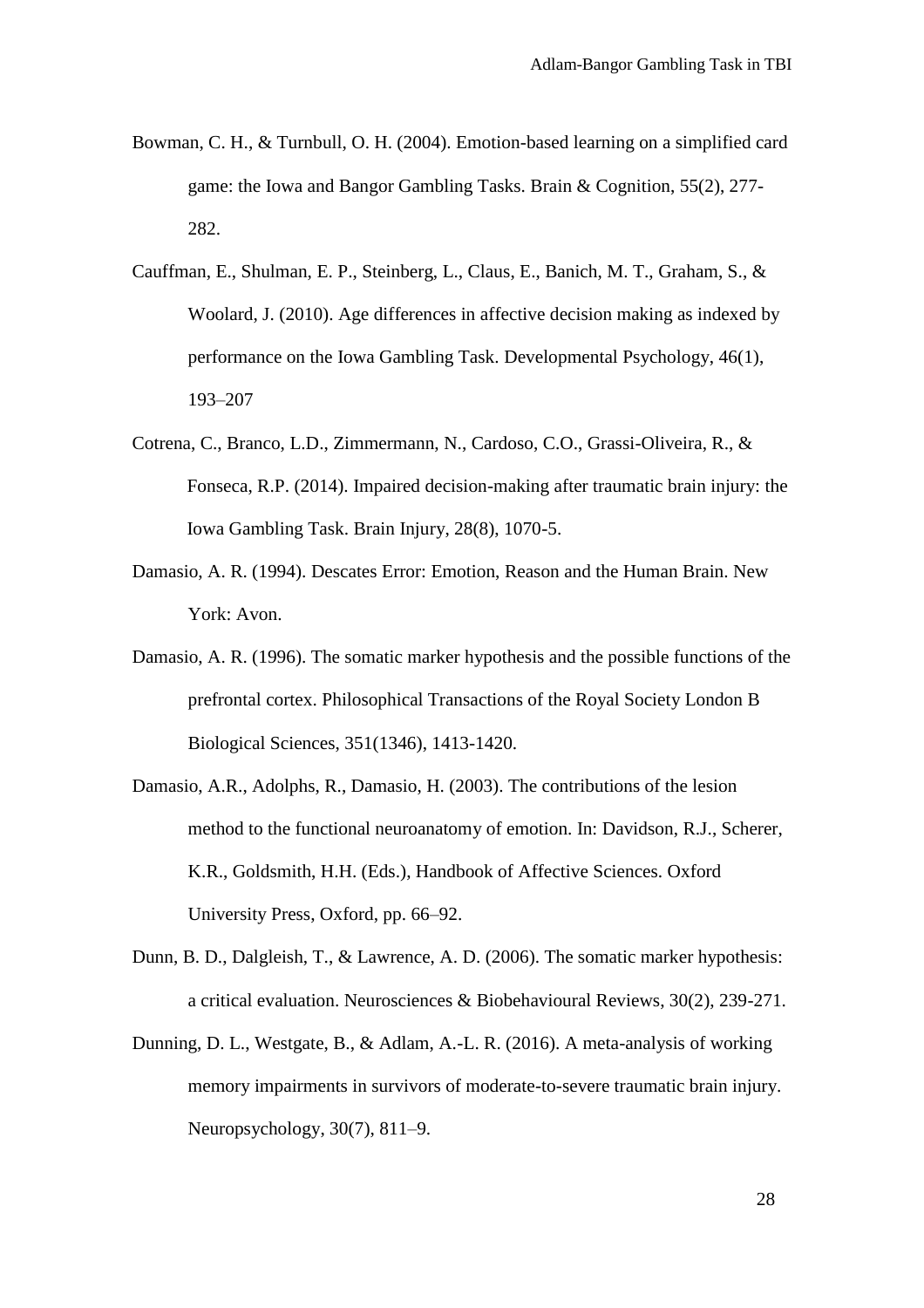- Eslinger, P. J., & Damasio, A. R. (1985). Severe disturbance of higher cognition after bilateral frontal lobe ablation: patient EVR. Neurology, 35(12), 1731-1741.
- Franken, I. H. A., & Muris, P. (2005). Individual differences in decision-making. Personality and Individual Differences, 39(5), 991–998.
- Fujiwara, E., Schwartz, M. L., Gao, F., Black, S. E., & Levine, B. (2008). Ventral frontal cortex functions and quantified MRI in traumatic brain injury. Neuropsychologia, 46(2), 461–474.
- Gansler, D. A., Jerram, M. W., Vannorsdall, T. D., & Schretlen, D. J. (2011). Does the Iowa gambling task measure executive function? Archives of Clinical Neuropsychology : The Official Journal of the National Academy of Neuropsychologists, 26(8), 706–17.
- Hellawell, D. J., Taylor, R. T., & Pentland, B. (1999). Cognitive and psychosocial outcome following moderate or severe traumatic brain injury. Brain Injury, 13(7), 489-504.
- Hinson, J. M., Jameson, T. L., & Whitney, P. (2002). Somatic markers, working memory, and decision making. Cognitive, Affective & Behavioral Neuroscience, 2(4), 341–53.
- Horstmann, A., Villringer, A., & Neumann, J. (2012). Iowa gambling task: there is more to consider than long-term outcome. Using a linear equation model to disentangle the impact of outcome and frequency of gains and losses. Frontiers in Neuroscience, 6, 61.
- Jameson, T. L., Hinson, J. M., & Whitney, P. (2004). Components of working memory and somatic markers in decision making. Psychonomic Bulletin & Review, 11(3), 515–20.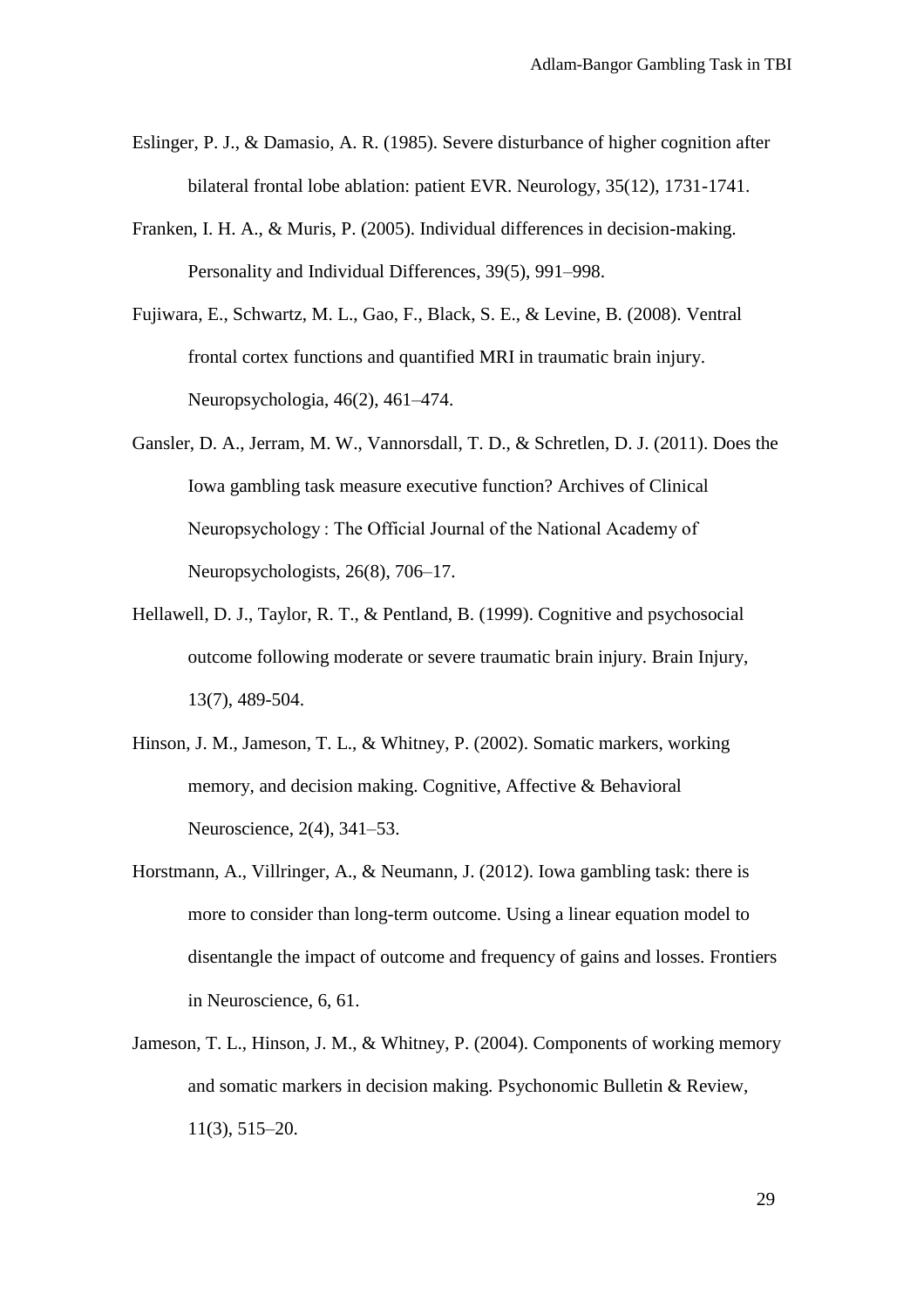- Levine, B., Black, S. E., Cheung, G., Campbell, A., O'Toole, C., & Schwartz, M. L. (2005). Gambling task performance in traumatic brain injury: relationships to injury severity, atrophy, lesion location, and cognitive and psychosocial outcome. Cognitive Behavioural Neurology, 18(1), 45-54.
- Ownsworth, T., & McKenna, K. (2004). Investigation of factors related to employment outcome following traumatic brain injury: a critical review and conceptual model. Disability Rehabilitation, 26(13), 765-783.
- Rimel, R. W., Giordani, B., Barth, J. T., & Jane, J. A. (1982). Moderate head injury: completing the clinical spectrum of brain trauma. Neurosurgery, 11(3), 344–51.
- Robertson, I. H., Manly, T., Andrade, J., Baddeley, B. T., & Yiend, J. (1997). 'Oops!': performance correlates of everyday attentional failures in traumatic brain injured and normal subjects. Neuropsychologia, 35(6), 747-758.
- Ryterska, A., Jahanshahi, M., & Osman, M. (2013). What are people with Parkinson's disease really impaired on when it comes to making decisions? A meta-analysis of the evidence. Neuroscience and Biobehavioral Reviews, 37(10 Pt 2), 2836– 46.
- Salmond, C. H., Menon, D. K., Chatfield, D. A., Pickard, J. D., & Sahakian, B. J. (2005). Deficits in decision-making in head injury survivors. Journal of Neurotrauma, 22(6), 613-622.
- Steingroever, H., Wetzels, R., Horstmann, A., Neumann, J., & Wagenmakers, E.-J. (2013). Performance of healthy participants on the Iowa Gambling Task. Psychological Assessment, 25(1), 180–93.
- Teasdale, G., & Jennett, B. (1974). Assessment of coma and impaired consciousness. A practical scale. Lancet, 2(7872), 81-84.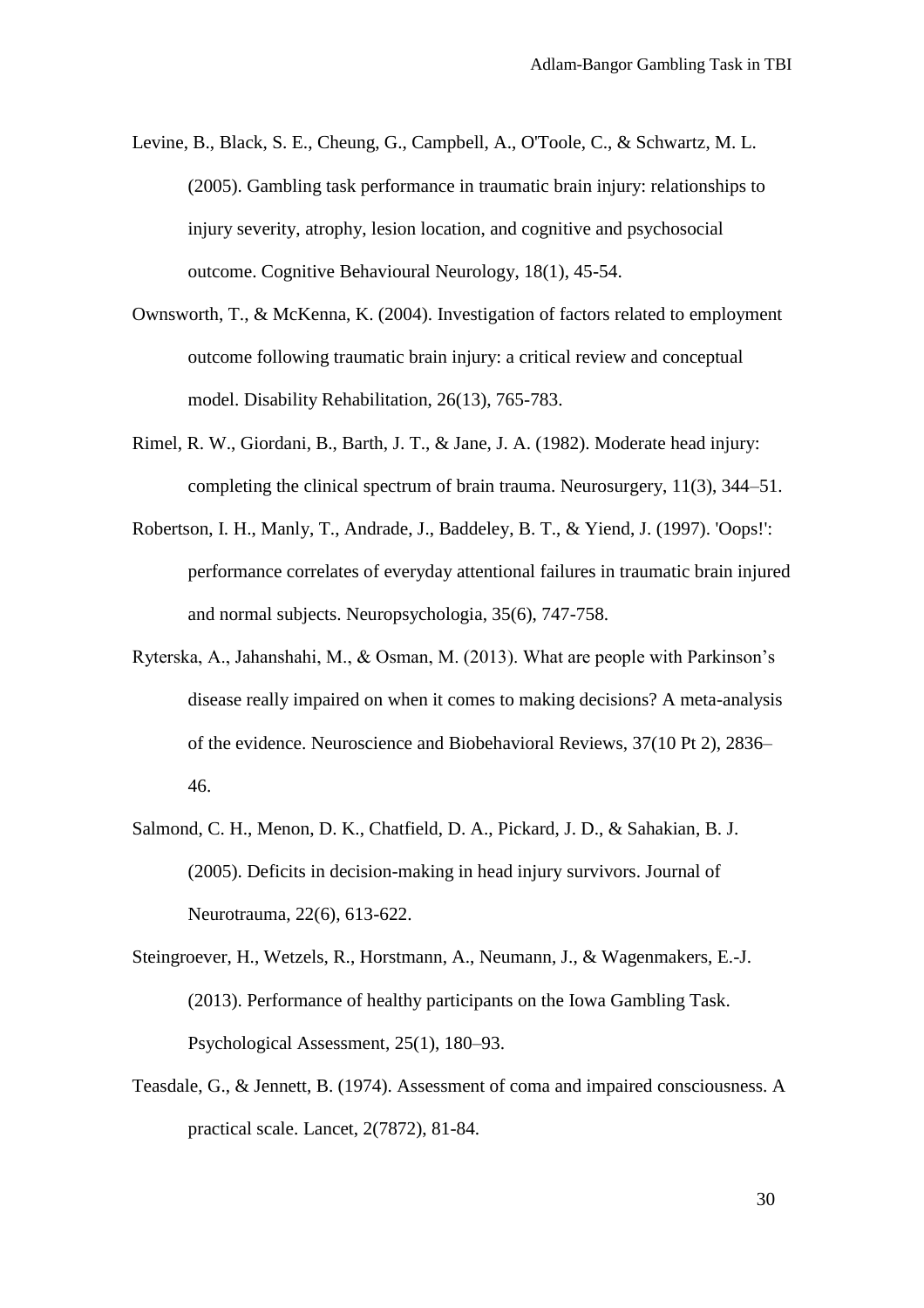- Toplak, M.E., Sorge, G.B., Benoit, A., West, R.F., & Stanovich, K.E. (2010). Decisionmaking and cognitive abilities: A review of associations between Iowa Gambling Task performance, executive functions, and intelligence. Clinical Psychology Review, 30(5), 562-81.
- Tranel, D., Bechara, A., & Denburg, N. L. (2002). Asymmetric functional roles of right and left ventromedial prefrontal cortices in social conduct, decision-making, and emotional processing. Cortex; a Journal Devoted to the Study of the Nervous System and Behavior, 38(4), 589–612.
- Turnbull, O. H., Evans, C. E. Y., Bunce, A., Carzolio, B., & O'connor, J. (2005). Emotion-based learning and central executive resources: an investigation of intuition and the Iowa Gambling Task. Brain and Cognition, 57(3), 244–7.
- Wechsler, D. (1997) Manual for the Wechsler Adult Intelligence Scale III. London (UK): The Psychological Corporation.
- Wilson, B. A., Alderman, N., Burgess, P. W., Emslie, H., Evans, J. J. (1996). Behavioural Assessment of the Dysexecutive Syndrome (BADS). Bury St Edmunds (UK): Thames Valley Test Company.
- Wood, S., Busemeyer, J., Koling, A., Cox, C. R., & Davis, H. (2005). Older Adults as Adaptive Decision Makers: Evidence From the Iowa Gambling Task. Psychology and Aging, 20(2), 220–225.
- van den Bos, R., Homberg, J., & de Visser, L. (2013). A critical review of sex differences in decision-making tasks: Focus on the Iowa Gambling Task. Behavioural Brain Research, 238(1), 95-108.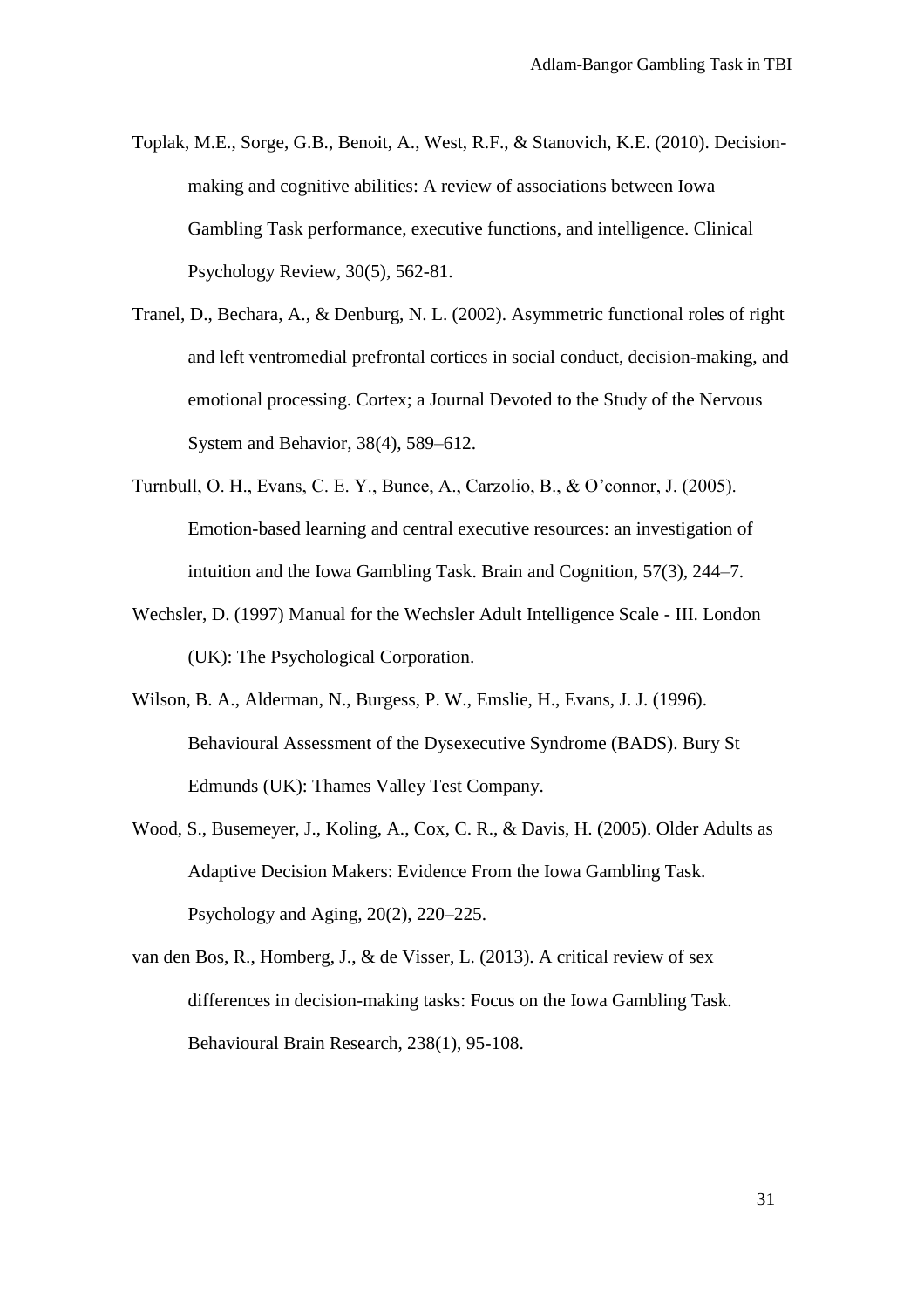Zimmermann, N., Pereira, N., Hermes-Pereira, A., Holz, M., Joanette, Y., & Fonseca,

R. P. (2015). Executive functions profiles in traumatic brain injury adults:

Implications for rehabilitation studies. Brain Injury, 29(9), 1071–1081.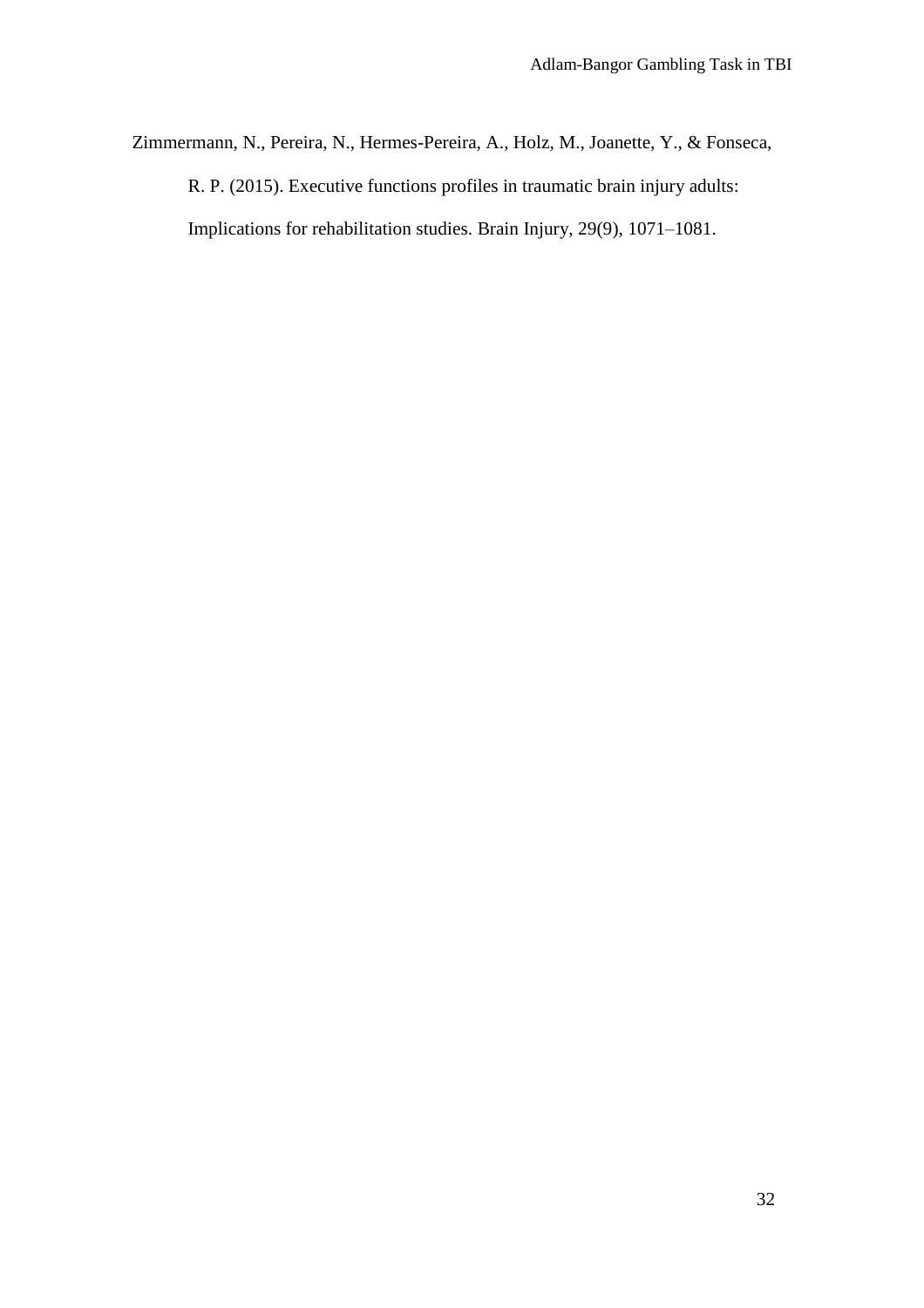|                               |       |           | Control            |                   |             |
|-------------------------------|-------|-----------|--------------------|-------------------|-------------|
| TBI                           |       |           |                    |                   |             |
|                               |       | ${\bf N}$ | Mean (range)       | S.D.              | $\mathbf N$ |
| Mean (range)                  | S.D.  |           |                    |                   |             |
|                               |       |           |                    |                   |             |
| Male**                        |       | 39        | 17                 |                   | 30          |
| 25                            |       |           |                    |                   |             |
| Age (years)                   |       | 39        | 38.18 (18-65)      |                   | 30          |
| 34.73 (20-52)                 |       |           |                    |                   |             |
| Years of education            |       | 39        | $14.20(12-18)$     | $\qquad \qquad -$ | 19          |
| $13.21(12-17)$                |       |           |                    |                   |             |
| BGT Total score *             |       | 39        | $2.41 (-56 - 130)$ | 28.54             | 30          |
| $-14.51(-100-44)$             | 27.86 |           |                    |                   |             |
| <b>BADS</b> Six Elements (ps) |       | 39        | 3.59               | 0.637             | 26          |
| 3.23                          | 0.86  |           |                    |                   |             |
| <b>BADS Six Elements</b>      |       |           |                    |                   |             |
| rules broken                  |       | 39        | 0.23               | 0.485             | 26          |
| 0.38                          | 0.75  |           |                    |                   |             |
| Digit Span Backwards (rs)     |       | 39        | 7.03               | 2.796             | 24          |
| 6.63                          | 2.83  |           |                    |                   |             |
|                               |       |           |                    |                   |             |

Table 1. Demographics, cognitive functioning, and injury characteristics for control and TBI groups.

Letter Number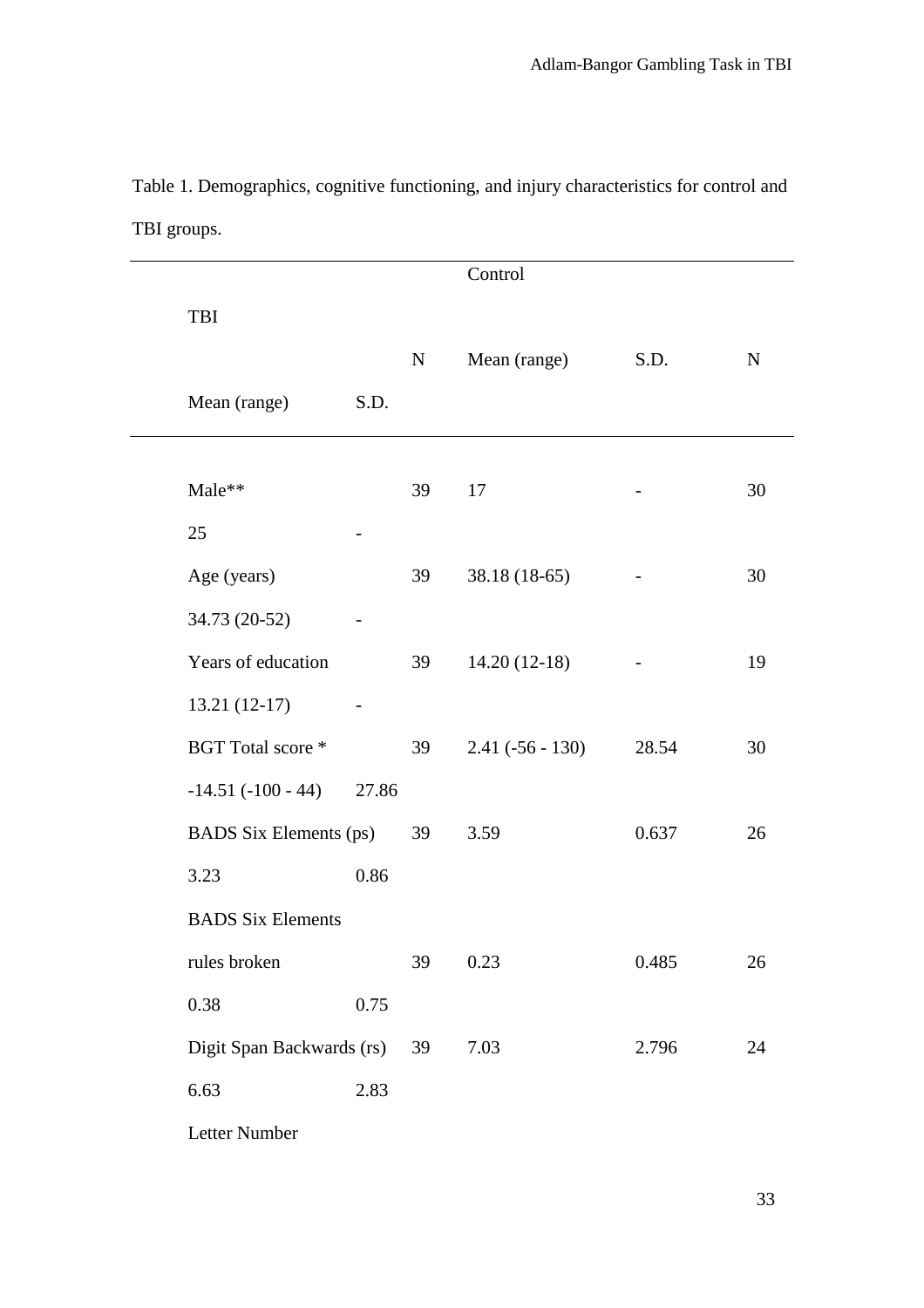| Sequencing (rs)                                     |      | 39 | 10.79 | 2.858 | 22             |  |
|-----------------------------------------------------|------|----|-------|-------|----------------|--|
| 9.86                                                | 3.47 |    |       |       |                |  |
| SCOLP Speed of                                      |      |    |       |       |                |  |
| Comprehension (ss)**                                |      | 39 | 13.51 | 3.219 | 26             |  |
| 6.23                                                | 2.46 |    |       |       |                |  |
| <b>SCOLP</b> Spot the                               |      |    |       |       |                |  |
| Word $(ss)$ **                                      |      | 39 | 11.54 | 3.186 | 26             |  |
| 8.38                                                | 2.70 |    |       |       |                |  |
|                                                     |      |    |       |       |                |  |
| Time since injury (months)                          |      |    | n/a   |       | 30             |  |
| 51.40 (11-192)                                      |      |    |       |       |                |  |
| GCS on admission                                    |      |    |       |       |                |  |
| (min. 3, max.15)                                    |      |    | n/a   |       | 27             |  |
| $6.31(3-15)$                                        |      |    |       |       |                |  |
| GCS classification                                  |      |    |       |       |                |  |
| (Rimel, Giordani, Barth, & Jane, 1982)<br>n/a<br>27 |      |    |       |       |                |  |
|                                                     |      |    |       |       |                |  |
| Severe $(3-8)$                                      |      |    |       |       | 23             |  |
|                                                     |      |    |       |       |                |  |
| Moderate (9-12)<br>2                                |      |    |       |       |                |  |
|                                                     |      |    |       |       |                |  |
| Mild $(13+)$                                        |      |    |       |       | $\overline{2}$ |  |
|                                                     |      |    |       |       |                |  |

- -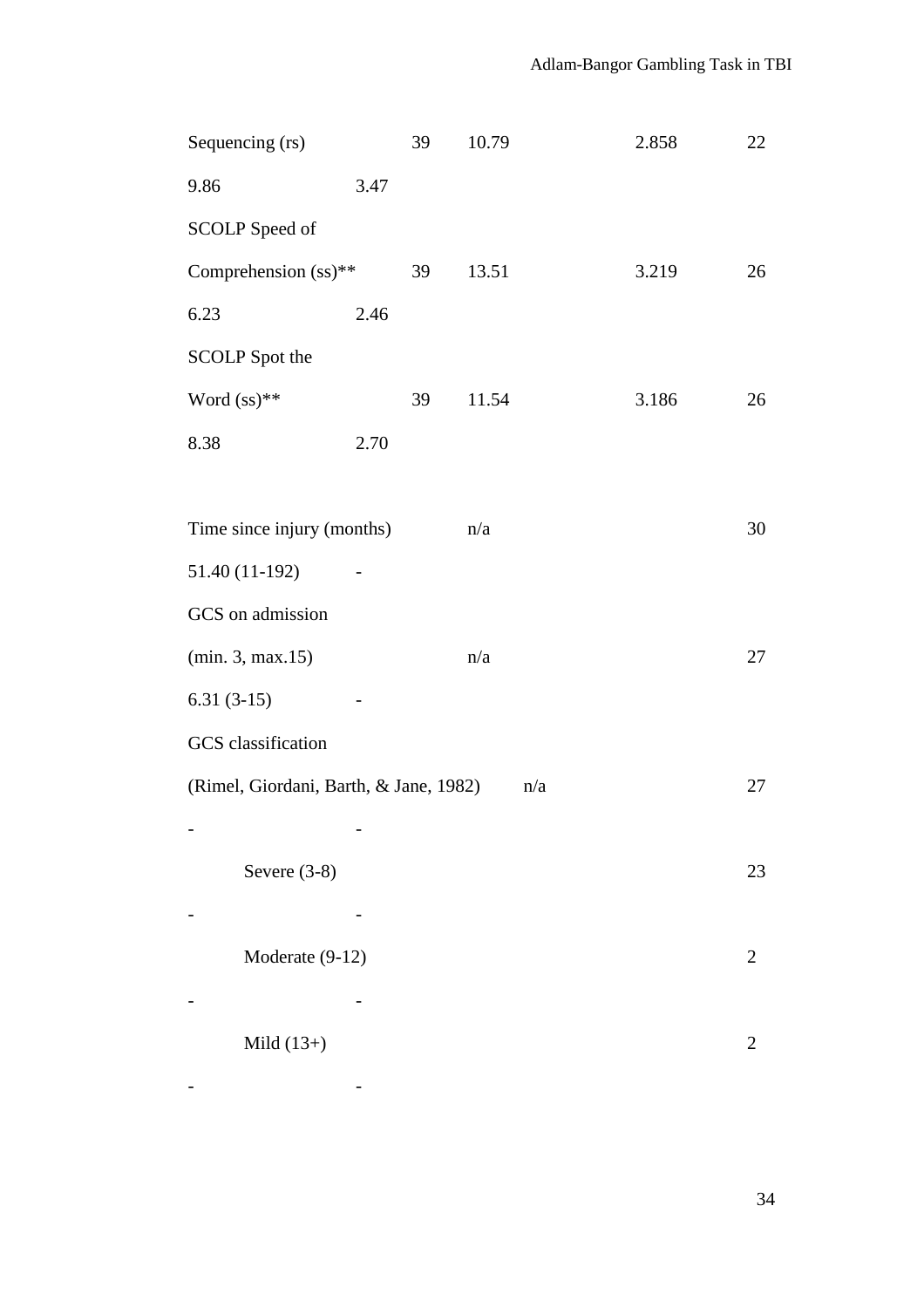| DEX patient total |       | n/a | 24 |
|-------------------|-------|-----|----|
| 36.42             | 19.52 |     |    |
| DEX carer total   |       | n/a | 21 |
| 38.76             | 16.38 |     |    |

 $N =$ sample size; S.D. = standard deviation; BGT = Bangor Gambling Task; BADS =

Behavioural Assessment of the Dysexecutive Syndrome; SCOLP = Speed and Capacity of Language Processing; GCS = Glasgow Coma Scale (Teasdale & Jennett, 1974);

DEX = Dysexecutive Syndrome questionnaire.

\* *p < .05;* \*\* *p <* .01

ps = profile score as derived from manual; ss = scaled score as derived from manual; rs = raw score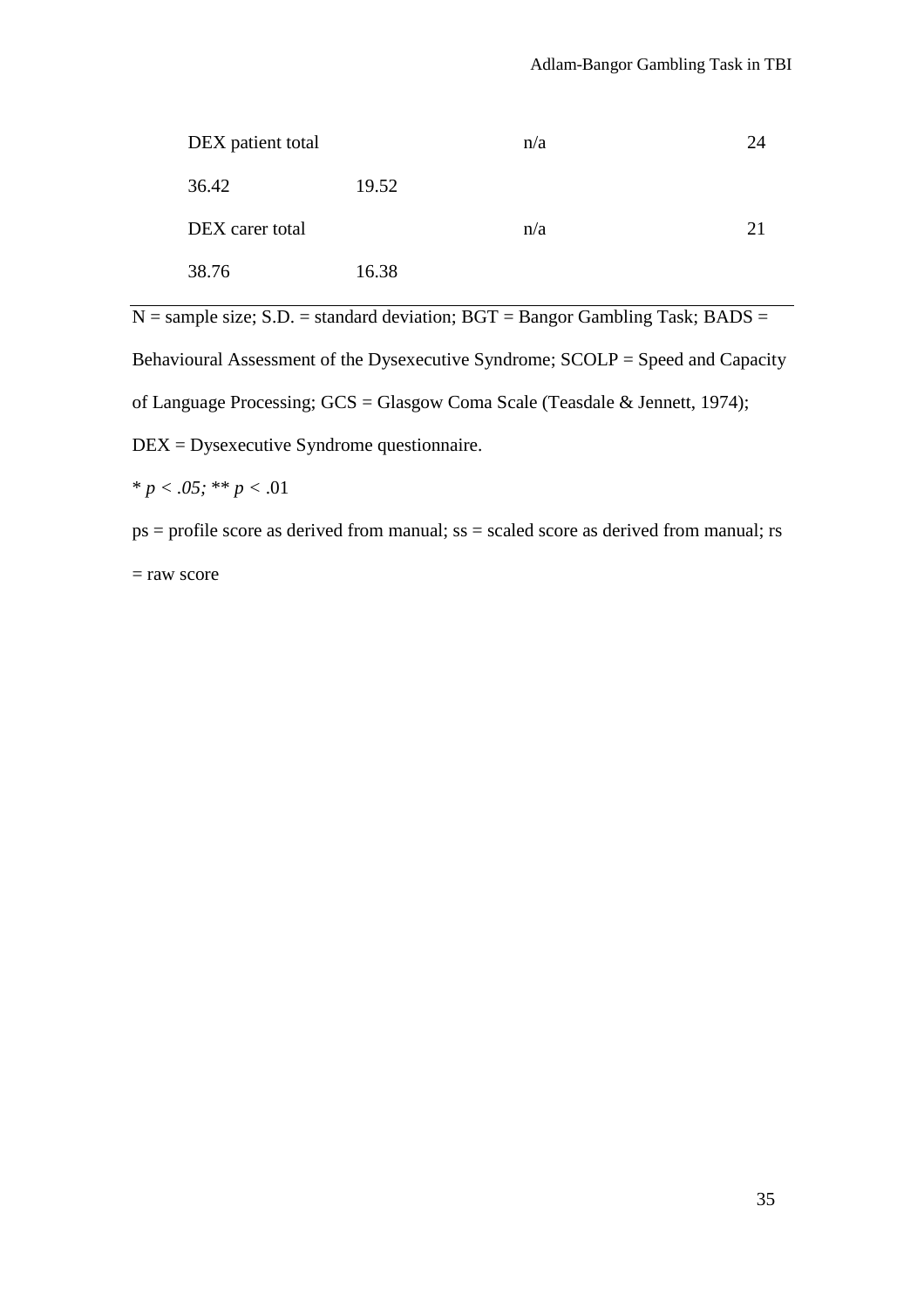Table 2. Characteristics of the three clusters differentiated by block-by-block pattern of BGT performance.

| Variable           | Cluster        | $N(\%)$          | Mean              | S.D.              |  |
|--------------------|----------------|------------------|-------------------|-------------------|--|
| Gender (male)      | $\mathbf{1}$   | 28 (56)          | $\qquad \qquad -$ | $\qquad \qquad -$ |  |
|                    | $\overline{2}$ | 6(66.70)         |                   |                   |  |
|                    | $\mathfrak{Z}$ | 6(85.70)         |                   |                   |  |
| Group (TBI)        | $\mathbf{1}$   | 22(44)           |                   |                   |  |
|                    | $\mathbf{2}$   | 3(33.30)         |                   |                   |  |
|                    | $\mathfrak{Z}$ | 4(57.10)         |                   |                   |  |
| Age (years)        | $\mathbf{1}$   | 50               | 36.10             | 13.23             |  |
|                    | $\mathbf{2}$   | 9                | 36.22             | 11.09             |  |
|                    | 3              | $\boldsymbol{7}$ | 39.86             | 13.08             |  |
| SCOLP Speed of     |                |                  |                   |                   |  |
| Comprehension (ss) | $\mathbf{1}$   | 47               | 10.55             | 4.93              |  |
|                    | $\overline{2}$ | $8\,$            | 11.25             | 4.59              |  |
|                    | $\mathfrak{Z}$ | $\boldsymbol{7}$ | 10.43             | 3.95              |  |
| SCOLP Spot the     |                |                  |                   |                   |  |
| Word (ss)          | $\,1$          | 47               | 9.87              | 3.56              |  |
|                    | 2              | $8\,$            | 12.25             | 2.12              |  |
|                    | 3              | $\overline{7}$   | 10.29             | 2.98              |  |
| <b>BADS</b> Six    |                |                  |                   |                   |  |
| Elements (ps)      | $\mathbf{1}$   | 48               | 3.40              | 0.79              |  |
|                    | $\overline{2}$ | $8\,$            | 3.50              | $0.76\,$          |  |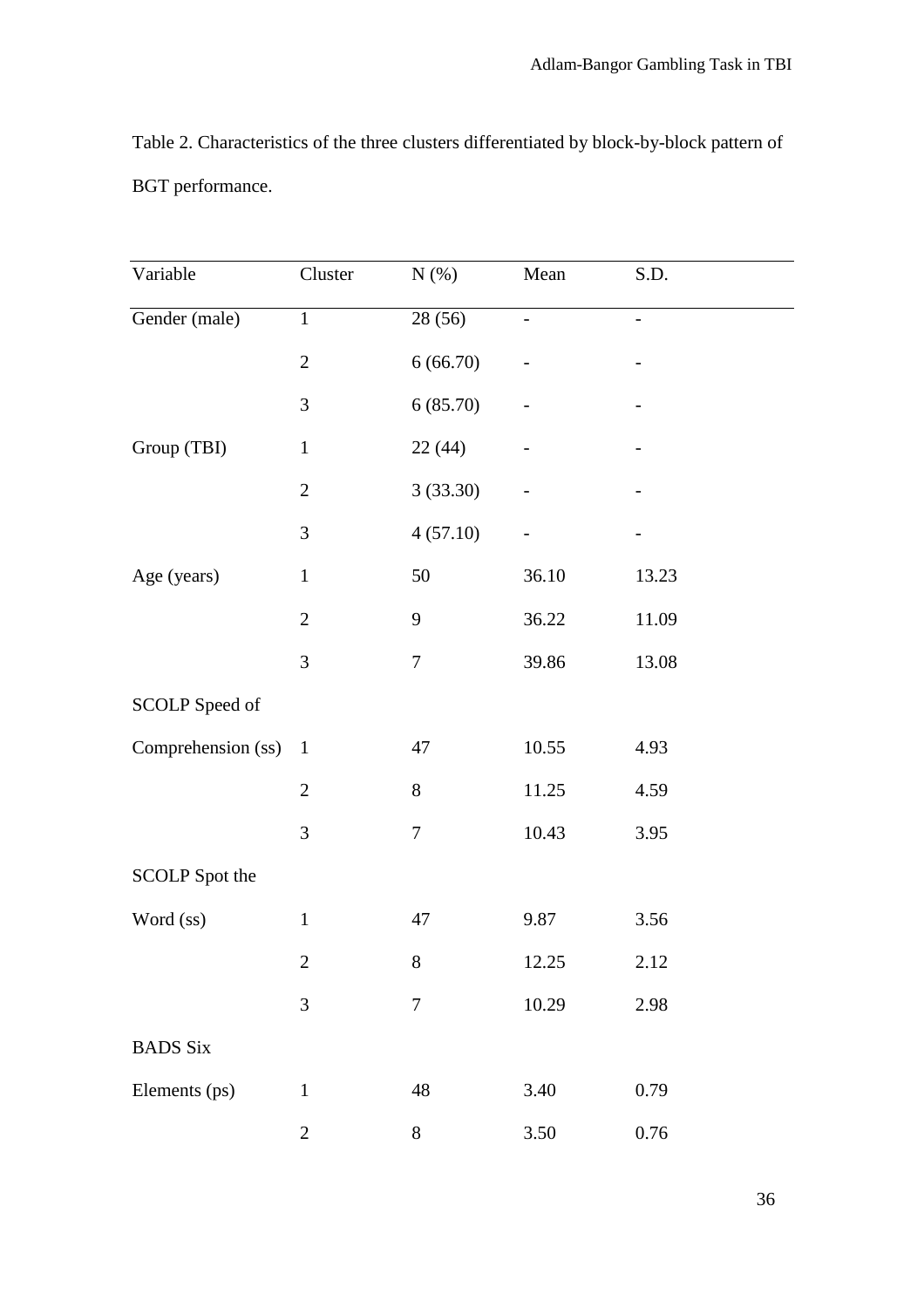|                 | 3              | 6      | 3.67  | 0.52 |  |
|-----------------|----------------|--------|-------|------|--|
| Letter-Number   |                |        |       |      |  |
| Sequencing (rs) | $\mathbf{1}$   | 46     | 10.20 | 3.19 |  |
|                 | $\overline{2}$ | 6      | 12.17 | 3.06 |  |
|                 | 3              | 6      | 11.33 | 1.63 |  |
| Digit Span      |                |        |       |      |  |
| Backwards (rs)  |                |        |       |      |  |
|                 | $\mathbf{1}$   | 47     | 6.53  | 2.54 |  |
|                 | $\overline{2}$ | $\tau$ | 8.71  | 4.31 |  |
|                 | 3              | 6      | 7.67  | 1.97 |  |

 $N =$ sample size; S.D. = standard deviation; BGT = Bangor Gambling Task; SCOLP =

Speed and Capacity of Language Processing; BADS = Behavioural Assessment of the

Dysexecutive Syndrome

ps = profile score as derived from manual; ss = scaled score as derived from manual; rs

= raw score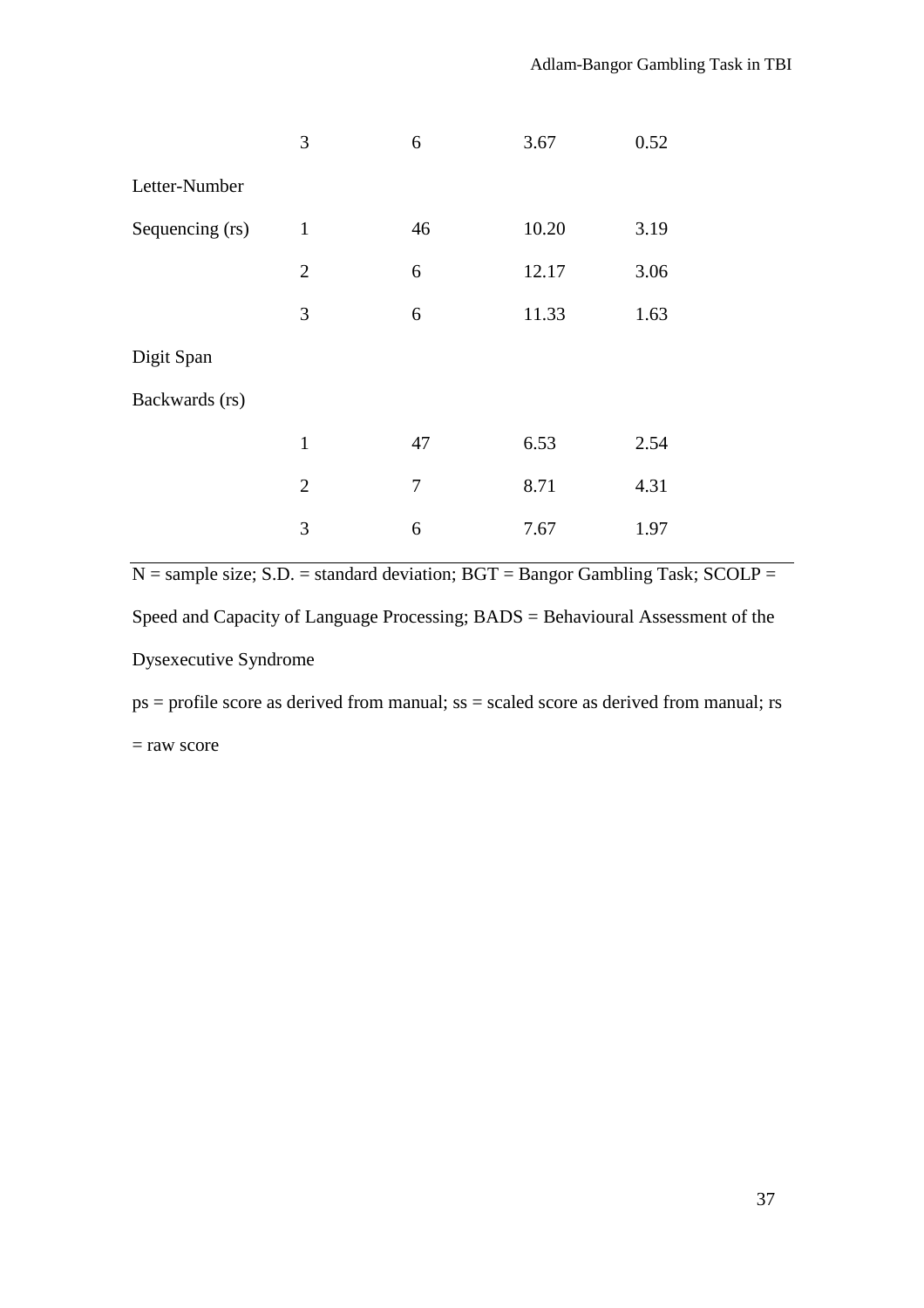

Figure 1. Performance (mean number of 'not gamble' minus 'gamble' decisions per block, with standard error bars<br>shown) of each group (Control, TBI) on the BGT across the five blocks.